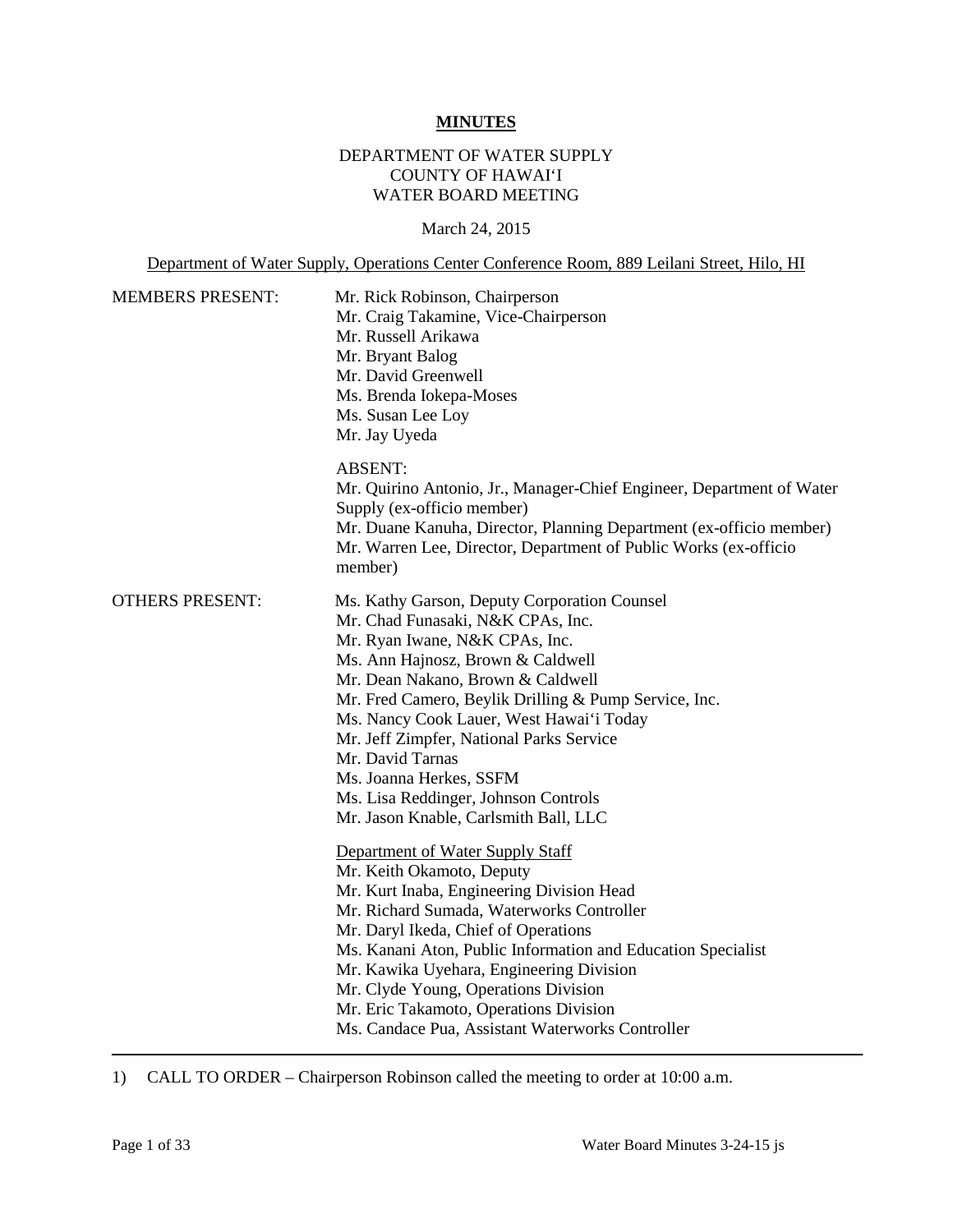#### 2) STATEMENTS FROM THE PUBLIC

 Chairperson Robinson read into the record a written testimony, submitted via email on March 23, 2015, by Mr. Daniel Hodel of Kailua-Kona. The text of the email was as follows:

 meeting tomorrow (just learned this today) and plan to vote on a budget with a water rate increase water meter. This is unfair. DWS should either take over these systems or allow a reasonable rate "I write to this address since there is no apparent email address for the Water Board and they are that will completely hose those of us who are stuck with legacy water hui systems that are billed a the high small residence rates even though dozens of homes are fed from the same small county structure for them. Right now we are paying exorbitant rates and you want to make them higher and higher. Individually we use very little water; collectively you hose us. Please stop ignoring our plight and come up with some reasonable response to the problem." Signed: Daniel Hodel, 76-897 Hualālai Road, Kailua-Kona."

*(Ms. Iokepa-Moses arrived at 10:04 a.m.)* 

#### 3) APPROVAL OF MINUTES

 The Chairperson entertained a Motion to approve the Minutes of the February 24, 2015, Water Board meeting.

ACTION: Ms. Lee Loy moved to approve; seconded by Mr. Greenwell; and carried unanimously by voice vote.

#### 4) APPROVAL OF ADDENDUM AND/OR SUPPLEMENTAL AGENDA

None.

#### 5) PRESENTATION OF AUDITED FINANCIAL STATEMENTS – JUNE 30, 2015:

 Manager, representing the accounting firm of N&K CPAs, Inc., presented the audit to the Board. Copies of the Department's audited financial statements for the fiscal year ended June 30, 2014, were distributed to Board members. Mr. Chad Funasaki, Principal, and Mr. Ryan Iwane, Senior

 The Deputy explained that he was acting today on behalf of the Manager-Chief Engineer. He introduced Messrs. Funasaki and Iwane.

 this year's report presentation is later than usual; he said he expected the next audit report would be presented in January next year. This year's presentation is made up of two reports: the Mr. Funasaki noted that this was the first time that his firm had performed audits for DWS, and Independent Auditor's Report and the Report on Internal Control over Financial Reporting and on Compliance.

 Mr. Funasaki said that probably the most important part of the report is the Opinion; the auditors are happy to announce that they had issued an unmodified (i.e., a clean) opinion. The Financial Statements were fairly presented, in all material respects, he said. He noted that the 2013 audit was done by the previous auditor, Accuity, LLC; all entries labeled 2013 were made by Accuity.

 sum of total liabilities, the format this year shows total assets *minus* liabilities equal net position. Mr. Iwane noted that there was a slight change to the format of the Statements of Net Position, commonly known as the Balance Sheet. Whereas, historically, the total assets would equal the The Government Accounting Standards Board (GASB) recommends this new format, and the County's Comprehensive Annual Financial Report (CAFR) follows this format, Mr. Iwane said. Therefore, using this format puts DWS in step with the way the County presents their Statement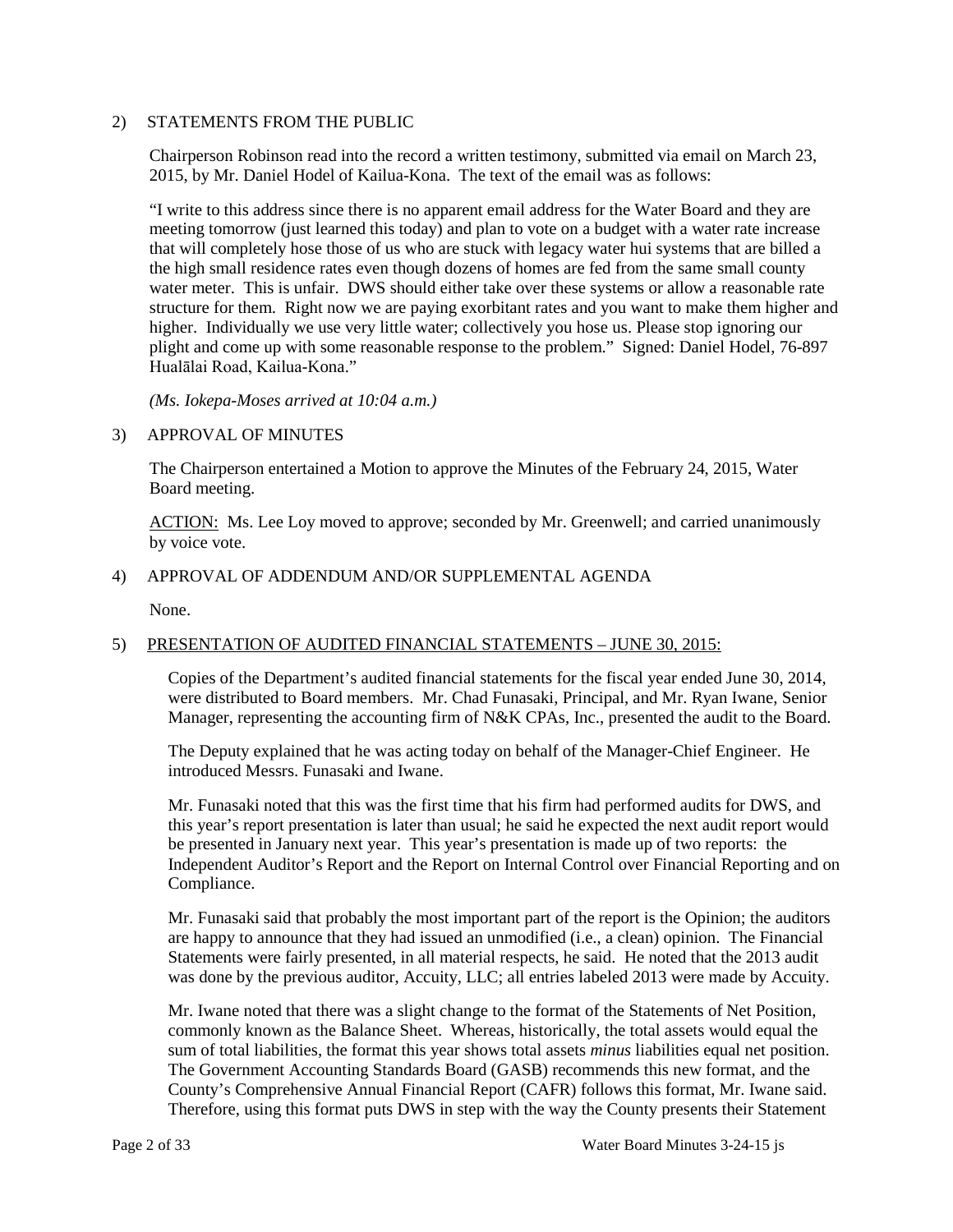of Net Position. Mr. Iwane reported that the total *current* assets as of June 30, 2014, were \$45.5 million, versus \$38.3 million the prior year, while total assets grew to \$318 million in 2014, versus \$315 million in 2013. The numbers, line by line, were pretty consistent, as a result of operations during the year, he said. Total current liabilities went from \$8.4 million in 2013 to \$9.3 million in 2014; and total liabilities in 2013 were \$78 million, versus \$77 million in 2014.

 that water sales were pretty flat, at \$47.5 in 2014, versus \$47.7 million the prior year. This is also pretty consistent, based on fluctuations in consumption, changes in rates, etc. This top line Turning to the Statement of Revenues, Expenses and Changes in Net Position, Mr. Iwane said resulted in an Operating Loss of \$4.2 million in 2014, versus \$1.4 million in 2013. However, figuring in Non-Operating Revenues and Non-Operating Expenses, especially Contributions in Aid of Construction, the total change in Net Position was actually an increase of about \$4.5 million in 2014, compared to \$12 million in 2013.

 Mr. Funasaki said that the increase in the Operating Loss, to \$4.2 million in 2014 from \$1.4 million in 2013, was largely due to the increase in depreciation expense, which is a non-cash item. He noted that depreciation in 2013 was \$11.4 million, versus \$12.5 million in 2014; this was a jump of over \$1 million. He noted again that this was a non-cash expense.

 and payments, increases in infrastructure, etc. Turning to Non-Cash Investing, Capital and the prior year. This is reflected as revenue in the Statement of Revenues and Expenses as Fund (SRF) outstanding loans. In 2014, \$1 million was forgiven; this is reflected in Revenue, Mr. Iwane moved on to the section regarding Net Cash Provided by Operating Activities, which stood at \$7.3 million in 2014, versus \$9.5 million in 2013. Cash used in Capital and Related Financing Activities saw a net cash outflow of \$1.3 million in 2014, versus \$7.9 million in 2013. A lot of this activity was related to payment of debt, receipt of proceeds, acquisition of property Financing Activities, Mr. Iwane said this consists of Contributions in Aid of Construction; DWS received about \$6.7 million in non-cash, long-term capital assets, compared with \$7.9 million in Contributions in Aid of Construction that resulted in principal forgiveness of State Revolving and is a decrease in the amount of debt, he said. In 2013, \$4.7 million was forgiven.

Chairperson Robinson asked about the entry regarding Purchase of Investments and Proceeds from the Sale and Maturities of Investments.

 Mr. Funasaki said that there was no activity in 2014; the investments were liquidated in 2013, and there was no investment activity in 2014.

 the Cash Flow Statement. There was a net increase in Cash of \$6.3 million, as noted on Page 13 Mr. Iwane said the investments were liquidated in 2013, and moved over to Cash; it shows up in of the report.

 Chairperson Robinson asked if the current auditors reviewed what Accuity did for the 2013 report, which showed \$10 million used to purchase investments, compared with a sale of investments of \$21 million.

 accuracy. However, if something does not look quite right, N&K CPAs, Inc., asks about it. Mr. Funasaki said that his firm makes inquiries as necessary and reviews the previous auditor's work, and found their work was okay, but did not perform specific procedures to check Accuity's

Chairperson Robinson asked if there was anything in the report that should be brought to the Board's attention.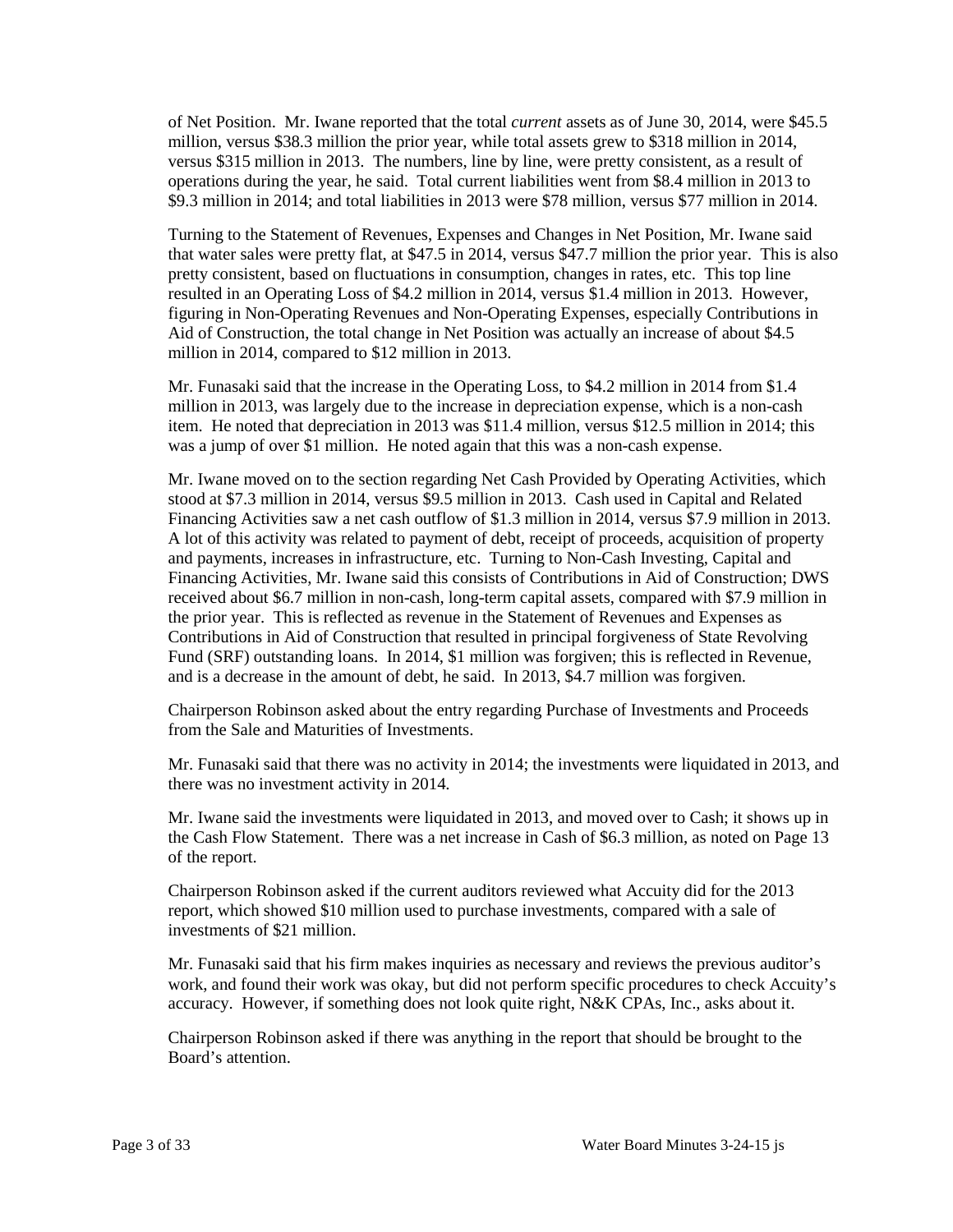Mr. Iwane said that the County had adopted a new GASB: GASB 65, but this has no impact on DWS's stand-alone Financial Statements. He said that nothing stands out to bring to the Board's attention.

Chairperson Robinson asked for an explanation of what GASB is.

 Mr. Funasaki said that GASB refers to government entities; it is a separate set of accounting standards to which government agencies such as DWS are subject.

Chairperson Robinson asked if DWS's Monthly Financial Statements are prepared in accordance with GASB.

 standards, and the Annual Statement is in compliance with GASB. Mr. Funasaki said yes, he believed the Monthly Financial Statements were reflective of those

 clearer and more useful, he said. He noted that one tweak involved Note H in the report, which Hawai'i; this is a big number. Note H also includes the lease of the Waiākea Office Plaza and other recent transactions, to give a sense of the dealings between DWS and the County, Mr. Iwane said. Mr. Iwane said that regarding Financial Disclosures, DWS's Financial Disclosures are pretty standard; the auditors made some tweaks in wording, with concurrence with Mr. Sumada and his Finance team. The tweaks were made in the interest of making the Financial Disclosures a little reflected the major transactions on general obligation bonds between DWS and the County of

 deficiencies or weaknesses in Internal Control. The firm did not note any significant deficiencies Mr. Funasaki spoke about Internal Control over Financial Reporting and Compliance, saying his firm does not issue an opinion on this. However, the firm does highlight and communicate any in its report, he said.

The Deputy said that this report puts into writing the overall financial health of the Department.

 Mr. Funasaki said that water sales were flat, the top line is flat, and there are some increases in operating expenses, but nothing really of concern. He noted that a big portion of DWS's revenue about. He noted that Total Net Position was \$241 million, which was an increase. Therefore, is the Contributions in Aid of Construction, which was down slightly but nothing to be concerned there is nothing alarming or worrisome at this point, Mr. Funasaki said.

Mr. Greenwell asked if there was anything in the report about outstanding collectibles.

 Mr. Funasaki said that Receivables was on Page 10. That figure is receivables net of any allowance, which is based on Management's best estimate of how much DWS can collect.

Chairperson Robinson asked for confirmation that DWS was current with all of its payments to the Employee Retirement System.

Mr. Funasaki said that was an adjusting journal entry that the auditors had to record; he said he would touch upon that later in this presentation.

Chairperson Robinson asked if that was listed as contingent liability.

 Mr. Funasaki said no. He then turned to the three-page report regarding Required receivables; the estimate of the liability for post-retirement benefits other than pension; the Communication with Governance (i.e., the Water Board), that was in the Board's packets. In this report, the auditors dealt with significant estimates regarding the estimate of the useful lives of capital assets used to compute depreciation expense; the valuation allowance for trade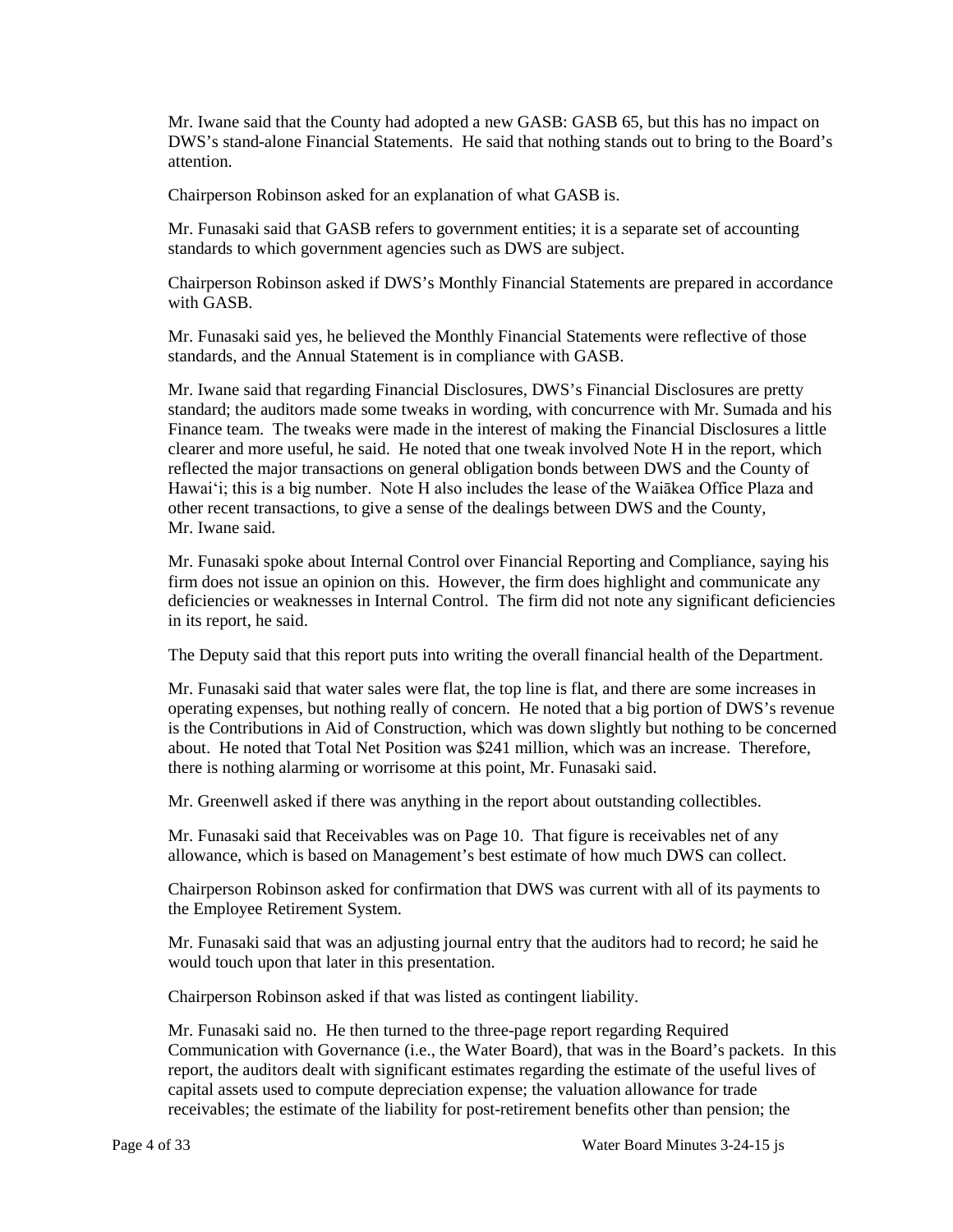Contributions in Aid of Construction. These estimates come from Management, and the auditors review the estimates to see if they are reasonable. estimate of the loss reserves for worker's compensation; and the valuation of non-cash

Mr. Arikawa asked if the auditors are also computing post-retirement, etc.

 Mr. Funasaki said that those numbers are estimates determined by actuaries, who are specialists upon whose work the auditors rely.

Chairperson Robinson said he was happy there were no disagreements between the auditors and Management.

 Mr. Funasaki confirmed they were all in agreement. He pointed out the entry labeled "Corrected and Uncorrected Misstatements." There were three journal entries that the auditors recorded as "material." One was the excess Employee Retirement System (ERS) contribution made by DWS, which was \$300,000.00.

Mr. Iwane said that Management actually pointed that out to the auditors, and it was decided that it was a big enough number to warrant posting.

 was incorrectly disposed of. This was a correction of the journal entry, he added. The third whose asset it really was; this involved the County's leases, Mr. Funasaki said. There was a mix- up over whose asset it was, but in the end, the auditors worked with the County and Mr. Sumada to sort it out. The asset actually was DWS's asset; there was also an off-setting receivable recorded there as an amount due from the County, but it was not really a receivable because it Mr. Funasaki confirmed that this was a client-requested entry. The other two journal entries involved an inaccurate disposal of electric pump equipment, for \$360,000.00. In other words, this was taken off DWS's records, but the auditors had to put it back on because the equipment journal entry involved some Waiākea Office Plaza renovations, and a misunderstanding over was DWS's asset.

Chairperson Robinson asked if these were lease improvements that the County was paying for, over time.

 Mr. Funasaki said no, they were actually paid for by DWS, but the County leases the property being renovated. Summing up, those three journal entries were considered material, corrected misstatements, which were communicated and recorded by DWS.

Chairperson Robinson, hearing no further questions, called for a Motion to approve the audits.

ACTION: Ms. Iokepa-Moses moved to approve; seconded by Mr. Greenwell, and carried unanimously by voice vote.

### 6) PRESENTATION OF FIVE-YEAR RATE STUDY:

 Copies of the Department's five-year rate study, conducted by Ms. Ann Hajnosz of the consulting firm of Brown & Caldwell, have been distributed to Board members. Ms. Hajnosz will present her results, and will answer any questions from the Board. Before the proposed rates can be adopted, Public Hearings must be held to accept public testimony on the matter. In the past, two public hearings were held, on consecutive nights in Hilo and Kona at 6:00 p.m.

The Manager-Chief Engineer recommended that Public Hearings be scheduled in Hilo and Kona for 6:00 p.m. on consecutive days in order to receive public testimony on the proposed 5-year water rates.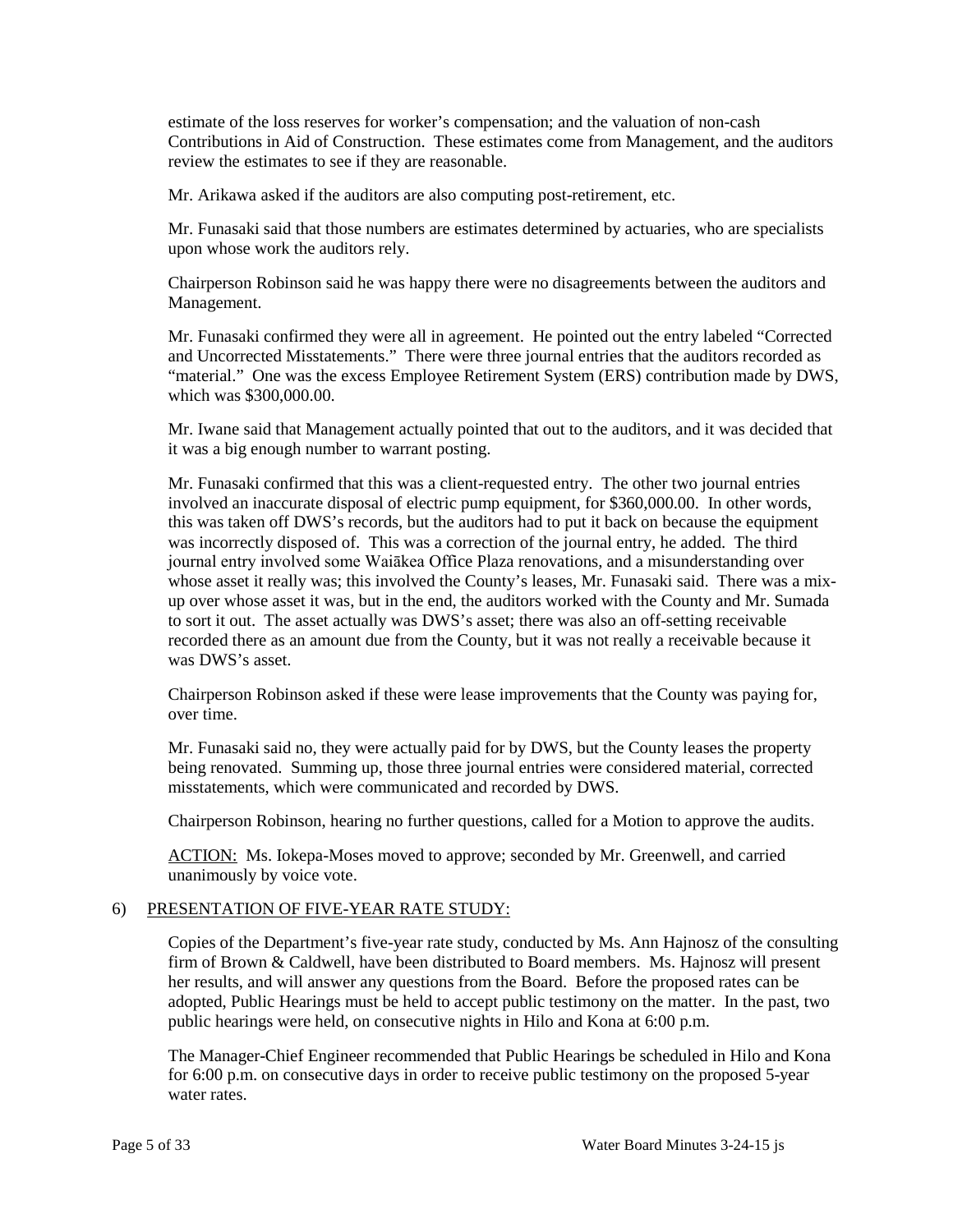MOTION: Mr. Greenwell so moved, seconded by Mr. Arikawa.

 Public Hearings in Hilo and Kona. She explained that Ka'u is a rural area whose residents might Ms. Iokepa-Moses asked the Board to consider holding Public Hearings in Ka'u, in addition to have a hard time driving into town. She said she was not pushing for it this time, but asked that the Board consider holding future Public Hearings in Ka'u.

Chairperson Robinson and other Board members said this could certainly be done.

**ACTION:** Motion carried unanimously by voice vote.

 background, Ms. Hajnosz noted that she had first done DWS water rate studies during the tenure requirements; cost of service; and the rate proposal itself. Ms. Hajnosz introduced Mr. Dean Nakano, her colleague at Brown & Caldwell. By way of of then-DWS Manager Bill Sewake. Rate making is part science, whereby AWWA standard methodologies are followed, she said. Rate making is also geared to what the individual utility wants to accomplish. She noted the various components of the rate-setting process: revenue

 The first three of eight steps in the rate-setting process involve investigation similar to what operating expenses. After the revenue requirements analysis, the next step is to do a projection, DWS's auditors do; the rate study team looks at DWS's rate history, financial history, consumption trends during the past three years; water sales trends, revenues and capital and based on historical performance, i.e., the Determination of Revenue Requirements. The rate study at that point asks what level of rate increase is needed.

 The fifth step is where DWS's costs are examined to see how those costs are providing water service to DWS's various customers. A key concept that Ms. Hajnosz stressed was cost of service, which she defined as the nexis between cause and benefit.

 The next step, rate design, is where rate setting becomes more of an art, rather than a science. Ms. Hajnosz said this is where the rate study takes into consideration rate policy, subsidies for different customer classes, etc.

In the seventh step, called the Proof of Adequacy of Rates, the rate study takes the rates and plugs them back into a financial model to double-check that DWS will get the revenues that it expects, based on the projection of customer sales, operating expenses, etc.

In the eighth and final step, the rate study comes up with its rate recommendation to DWS. Today, the Board will be providing Ms. Hajnosz with feedback on the draft recommendation, she said.

 position, in spite of flat water sales. The goal of rate studies is to make sure that the utility has enough revenues to accomplish its mission. Ms. Hajnosz said that from a cost of service basis, benefits. That is what cost of service is, she said. Fairness on rates means that while the utility one big leap, because that would not be fair. Instead, the utility needs to have some sort of phase-Ms. Hajnosz noted that the audit report presented earlier showed that DWS is in a good financial DWS wants to show that nexis between cost and delivering the service, as well as to show who may not be at cost of service for a particular customer class, DWS does not want to make the huge jump in rates from below cost of service to cost of service. DWS does not want to do that in in process. Equitability is really the cost of service piece, Ms. Hajnosz said.

 increase, over the five-year period, for each year. The rate study also looked at DWS's debt Ms. Hajnosz said DWS directed her to keep the rate structure the same; there are no changes in the rate structure in this rate study. She said there was a five percent cap on the level of the rate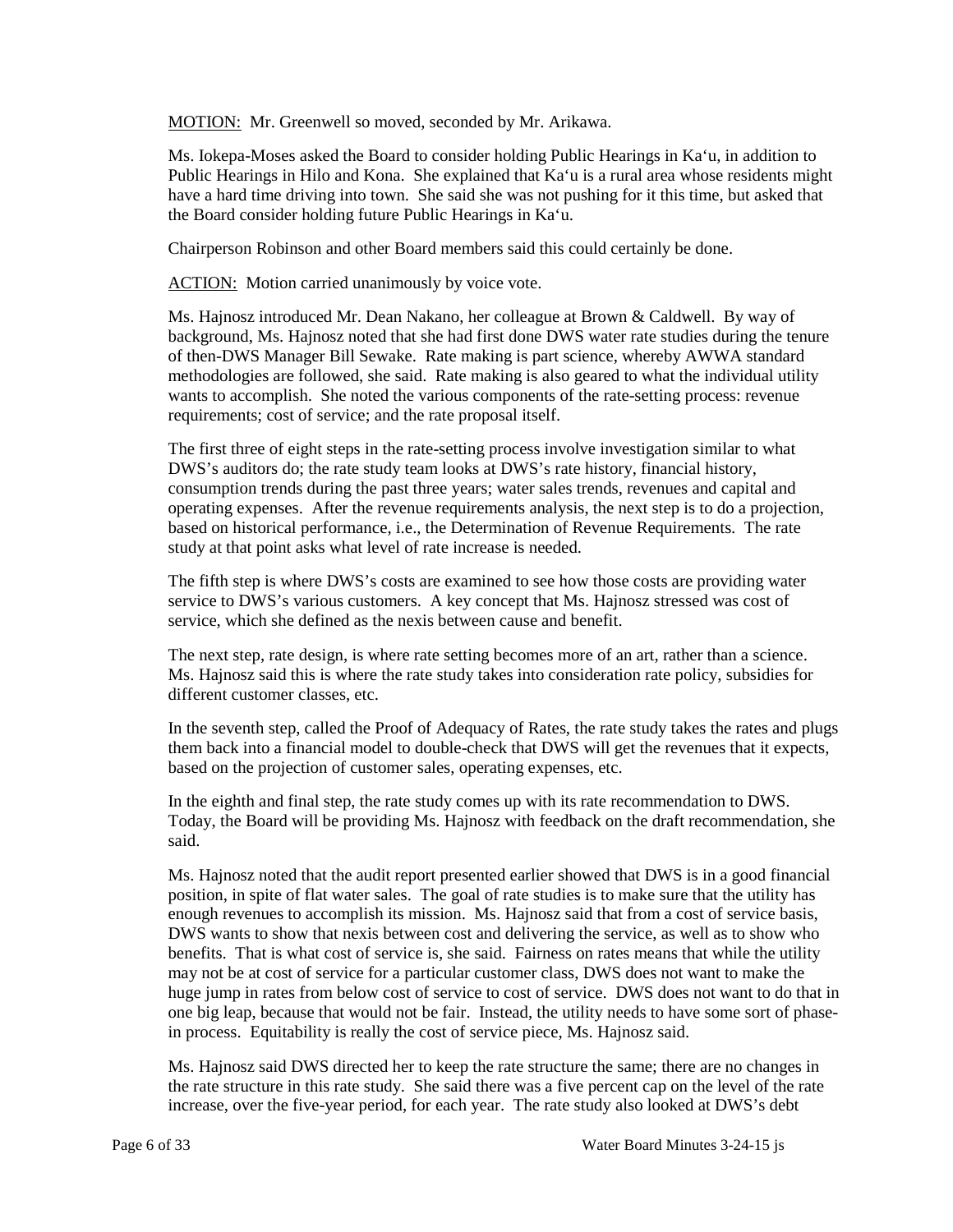levels; DWS's debt levels, which stand at around 20 percent of net assets, are relatively low. However, the rate study aimed at keeping a handle on debt, she said. The rate study looked at which could cause rate shock. The rate study calls for gradually building an emergency fund, creating an emergency fund over the five-year period; the intent was to avoid doing anything fast, over five years.

 keep up with R&R is pretty standard for all utilities these days. This is a very important objective The rate study looked at DWS's needed capital renewals and replacements (R&R); the struggle to for DWS, she added.

 Looking at the revenue requirements of the rate study, Ms. Hajnosz said the three-year trend was for lagging customer growth, as the economy emerges slowly from the recession. Growth is still not as robust as one would like, she said. The rate study was very conservative in its financial projections, seeing customer growth and water sales growth at less than one percent each. been in contact. The reason for the sluggish growth is a combination of economics as well as conservation-oriented messages and water-saving fixtures. The rate study predicts flat growth in DWS's water sales have decreased, as have those of other utilities with which Ms. Hajnosz has revenues at existing rates, she said.

 On the expense side of the ledger, DWS's operations and maintenance (O&M) has held pretty costs currently are low, but the rate study sees power costs rising in the long term. There is an assumption that DWS will add two or three staff in the next five years, and DWS has quite a bit of leeway in its budget for staff positions. DWS has traditionally underspent on its budget for steady every year for 2012, 2013 and 2014. The rate study sees a slight uptick in O&M. Power staffing, she noted.

 On capital expenditures, DWS has done a really good job in 2011 through 2014 of incorporating or implementing the capital that was projected, to the tune of 86 percent execution (i.e., \$47.8 period). The industry track record is typically 70 to 80 percent execution, Ms. Hajnosz said. DWS is accomplishing about \$10 million a year on projects. The rate study is projected about \$14 million a year over the next five years; this number has an approximately six percent inflation it depends on the economy. The \$86 million reflects how much DWS can afford with rate increases of three percent, four percent, five percent, five percent, and five percent over the five years. If water sales do not come in at the levels that DWS needs, it will need to reprioritize its million was projected, and DWS actually did \$41.2 million in projects during the five-year rate built in, Ms. Hajnosz said. She noted that the current construction market is so volatile, and expenditures on capital improvements, she said. It is a balancing act between policy consideration and reality, Ms. Hajnosz added.

Ms. Lee Loy asked if this \$86 million accounts for the replacement of aging infrastructure.

Ms. Hajnosz confirmed this; the capital improvements include a mix of new construction and renewals and replacements.

The Deputy said that the five-year CIP budget that DWS brought before the Board was used in factoring the proposed rates.

 Ms. Lee Loy said that the projected capital improvements were kind of a cornerstone for the rate study.

 Ms. Hajnosz said yes, the rate study absolutely took that into consideration when determining its rate proposals.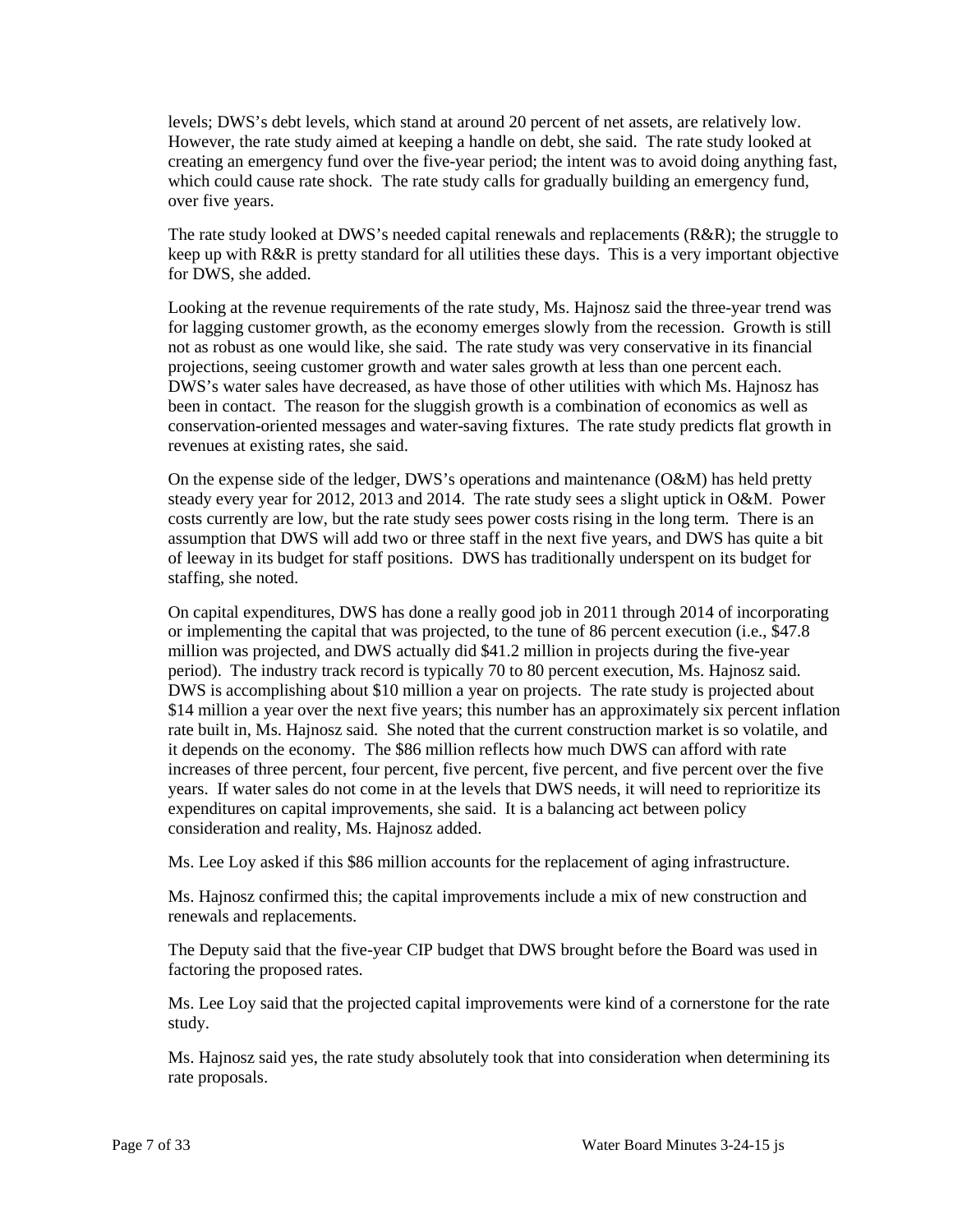Mr. Greenwell noted that the Big Island has water systems all over the place, and asked if the rate study had to plug in any extra percentage to account for aging infrastructure.

 the water system is, just like it does not matter where you mail your letter from – the rate is the same regardless. The rate study does take into account what the Department decides are districts Ms. Hajnosz said that the rates are on a "postage stamp" basis, whereby it does not matter where that need prioritization for capital improvement dollars.

 that needs replacement are built into what DWS has proposed in its five-year CIP budget, and Ms. Hajnosz uses that to develop the proposed rate increase. The Deputy noted that determining the proposed five-year CIP list is a collaborative process internally among Engineering, Operations and Finance. Priority projects such as infrastructure

 Ms. Lee Loy asked if other expenses, such as mandates to update DWS's Water Use and Development Plan and other reporting requirements, are also folded into the numbers.

 Ms. Hajnosz confirmed this. Turning to how DWS pays for projects, she noted the Drinking Water State Revolving Fund (DWSRF) funding from the state Department of Health accounts, the Facilities Charge revenues; general obligation bond proceeds, etc.

 puts capital assets into the ground, they are long-term assets whose lifespan ranges from 20 years Regarding DWS's CIP Reserve Fund, she noted that this was DWS's cash fund in capital, where DWS wants to balance cash-funded capital, with leveraged debt. She noted that when the utility to as much as 80 years. The notion is that DWS does not want current customers to pay for all of that; DWS wants to spread those costs, and match those costs with the benefits. The question is: who benefits from that asset, she said. It will probably be a generation or two of rate payers, and DWS wants to spread those costs, and the appropriate way is to leverage, Ms. Hajnosz said.

Regarding debt, the rate study sought to stay at about \$30 million in debt over the five-year period; DWS is currently at \$36 million. The rate study has incorporated that debt. Ms. Hajnosz advises that if the utility has relatively low debt levels, the utility should try to incorporate debt into the utility's capital financing.

Ms. Hajnosz turned to the triggers that helped determine the level of the rate increase.

 advocates a target of 25 days of Operating and Maintenance expenses; by the end of the five-year This account would be used for events such as major line breaks, etc., she said. The Emergency Reserve Account, which is new to DWS, is one of the triggers. The rate study period in 2020, the amount in the emergency reserve account will grow to about \$3.4 million.

 The Capital Reserve Account, already mentioned, is another trigger. That will start out at a nice \$4.5 million in 2015, and DWS will draw down on it to about \$1.5 million. That is a bit low, but DWS is trying to keep its balance level on rate increases and the amount of cash that DWS has hanging around.

 The Facilities Charge Fund, another trigger, stands at about \$2 million a year; the question is whether DWS wants to spend it all in one year.

 the County, so things are pretty secure. DWS only needs 1.0 percent debt service coverage, but DWS does not want to build too much money in that account because it would spell higher rate Another important metric is Debt Service Coverage. DWS sells general obligation bonds with in past rate studies, the aim has been to hit 1.25 percent. Ms. Hajnosz said that DWS for the past years has stood at 1.26 percent. DWS is paying more attention to the Capital Reserve Account; increases.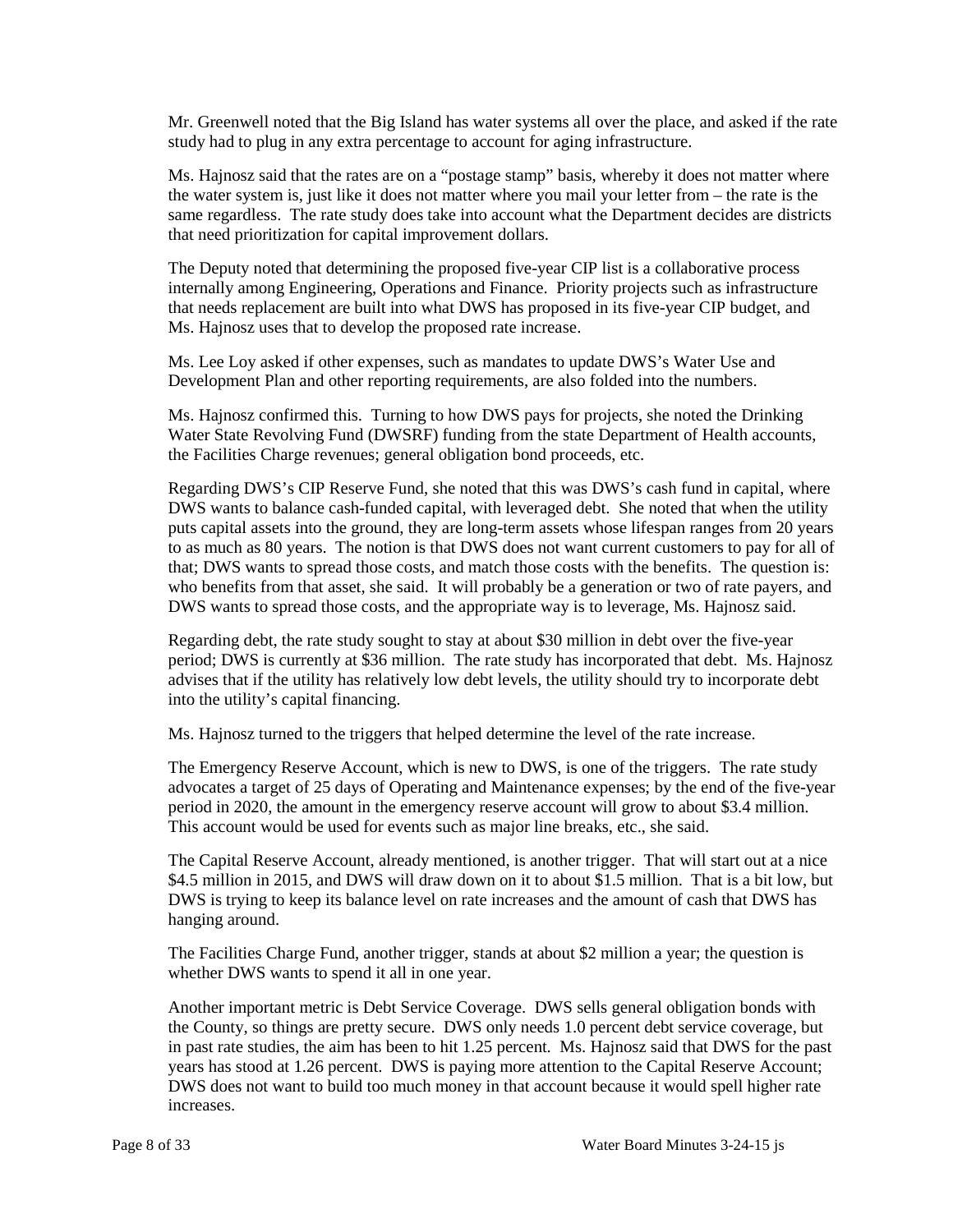year, Ms. Hajnosz said. The Board can decide what rate formula to go with, she said. This rate as rates rise. The rate study is using a minus point-two elasticity factor, which means, for every is not clear where the trough and the low point are, she said. The projected rate increases, mentioned earlier, are: three percent the first year; four percent the second year; and five percent for each of the next three years. If the Board decided instead to have a uniform rate increase for each of the five years, the number would be four percent each study for the first time incorporates elasticity, i.e., a measure of how much demand will decrease 10 percent in rate increase, a two percent drop in water sales can be expected. Therefore, with a five percent rate increase, DWS might see a one percent drop in water sales. DWS has to make up for that with higher rate increases, Ms. Hajnosz said. The rate study is building in a measure of conservatism into its final projections; with water demand remaining flat or even declining, it

 The focus of the rate study was naturally, DWS's agricultural (ag) rates and general use rates. The rate study also looked at Fire Protection Standby Rates, Fire Service Rates, and Standpipe Rates.

Mr. Uyeda asked when DWS last raised rates.

Ms. Hajnosz said that it was a year ago; DWS is on a five-year rate plan now.

Mr. Inaba noted that it was a 2.7 percent rate increase.

 Ms. Hajnosz said the next part of the presentation talks about key cost of service assumptions. various customer groups. The factor that influences that the most is the Peaking Factor; this water. Due to the peaking factor, the pipes need to be about 1.5 times bigger to accommodate demand during peak times, she said. Therefore, that peak capacity needs to be built into DWS's assets; this is a huge fixed cost that utilities need to figure out how to recover. The cost of service is where the rate study takes DWS's costs, and attributes those costs to involves the peak flow times, in the morning and the evening, when people are home and use

 The other very high cost that utilities need to build into their systems is fire protection. This rate study took a closer look at how DWS is accounting for fire protection in the system. The rate study bumped up its allocation for fire protection, from a meager 1 percent, to five percent. The rate study recognizes that a part of DWS's source of supply, a part of its storage, and a part of its recovered in the next component of DWS's rates. She noted that the standby charge is fixed, while the consumption charge is variable; the rate study advocated a 33/67 ratio. The rate study did not want to change that ratio, for fear of triggering a huge spike in the standby charges, transmission and distribution provide fire protection capacity, which is pretty standard. DWS has been pretty cutting edge for years, in its recognition that peaking capacity was a fixed part of its system, with fixed costs attributed to it; it was recognized that peaking capacity should be Ms. Hajnosz said.

 stability; DWS knows that it will get that revenue every month, no matter what usage is. The rate She next showed a slide of the rate study's Cost of Service results, with the standby charges very close to the Cost of Service, within about 10 percent. DWS has been a strong supporter of being at Cost of Service, especially with its standby charge. The standby charge provides revenue study tried to bring the standby charge up to Cost of Service, while still balancing the impact on DWS's low users, i.e., users with 5/8-inch meters, who pay \$16.00 in standby charges. The rate study did not go all the way to Cost of Service for the 5/8-inch meter customers, but for everybody else, the standby charge has been brought pretty close to Cost of Service, Ms. Hajnosz said.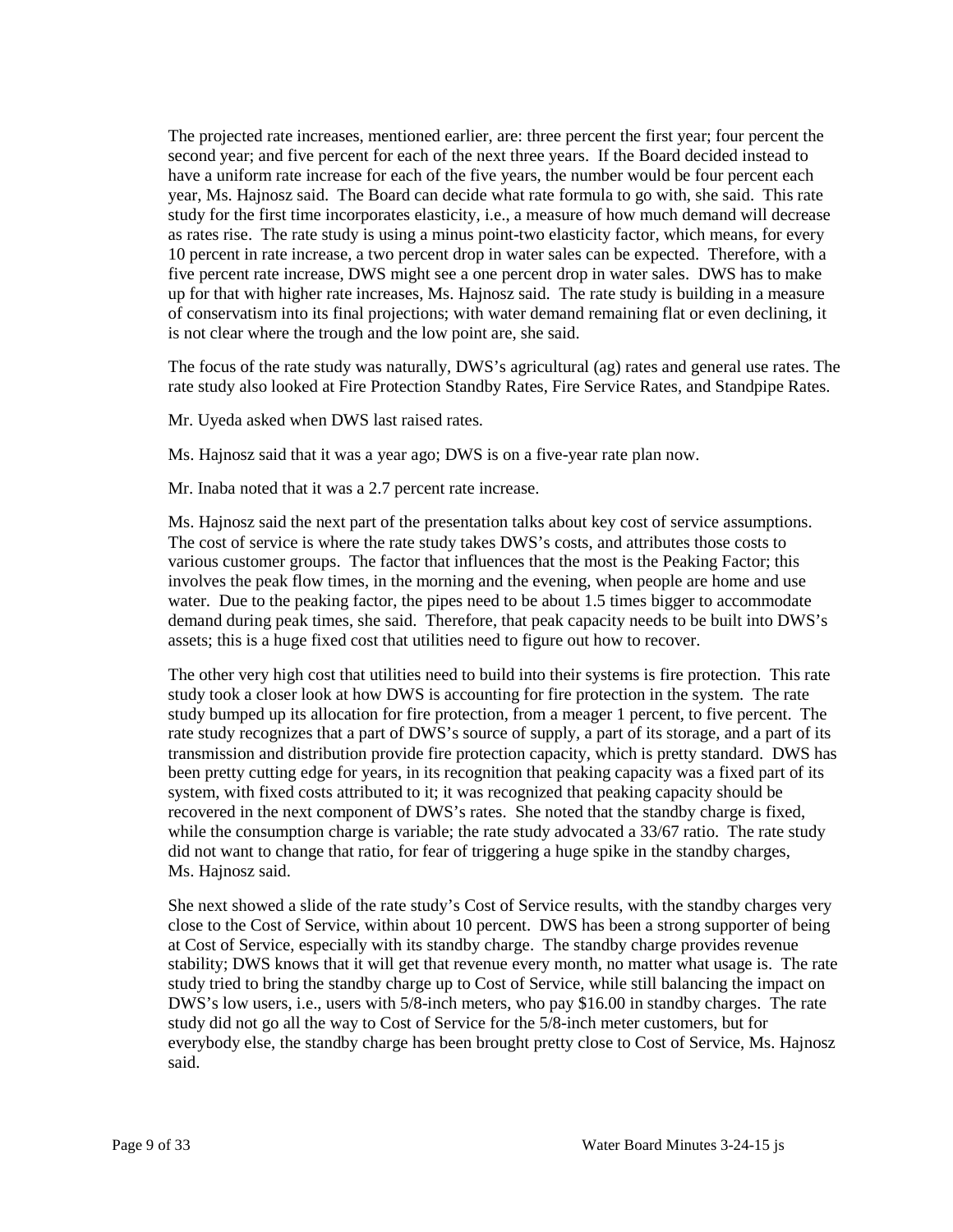usage blocks, noting that the first block of customers is lower than the Cost of Service, the second conservation. On the ag side, the first two blocks are exactly the same as the general use blocks; Turning to the discussion of the Consumption Charge, Ms. Hajnosz showed the various general block is right at Cost of Service, and the third and fourth blocks are slightly higher – to encourage the third block is where the subsidy occurs. The third block of ag rates is lower than the second block, she noted.

Chairperson Robinson asked for an explanation of the blocks.

Ms. Hajnosz said they are usage blocks; the higher users pay more.

Chairperson Robinson said that the higher users pay more and support people who don't use that much; conservation users do benefit.

 they make up the majority of customers. The majority of customers are residential users. The standby charges for them are not going to go up to Cost of Service until after 2017, she said. Ms. Hajnosz said yes, that is the message that the rate study wants to send. Regarding the standby charges, the rate study pays the most attention to the 5/8-inch meter customers, because

 She showed a slide that breaks out the consumption charge from the power cost charge. The total rate for the first block for 2016 is gotten by adding the first block rate of 89 cents with the current power cost charge of \$2.44, she said. The total rate for the second block is gotten by adding the second block rate of \$1.80 with the power cost charge of \$2.44, etc. Ms. Hajnosz noted that the Board was considering today whether to decrease the power cost charge; by doing so, DWS's overall revenues will go down because DWS's operating costs have dropped. DWS has the latitude to raise the power cost charge in the event of higher power costs, she said.

 Noting the written testimony heard earlier, the customer in question is among several households probably taking water off a 5/8-inch meter; this customer and his neighbors are probably in the hardly a typical situation. Based on DWS's bill frequency analysis, fewer than 10 percent of DWS's customers are in that fourth block. That is by design, because DWS does not want a lot of people in that fourth block. Ms. Hajnosz said that this block has the most potential for revenue erosion. If people in that block decide to conserve, the revenue at that high rate is going to go third or fourth block, Ms. Hajnosz said. They would be paying at the highest rate, but this is away. Right now, about eight percent of DWS's usage is in that fourth block, Ms. Hajnosz said.

 The rate study did not change the General Use Block Thresholds, she said. The rate study also did not change the Ag Use Block Thresholds.

Mr. Greenwell asked how DWS compared with other counties regarding block usage.

 Ms. Hajnosz is currently working on rates. The slide shows how the blocks shape up, she said. Ms. Hajnosz showed a slide that compared the rates by county; it also included Guam, where

 Mr. Greenwell said his question was about what percentage of users on the Big Island are in the 40,000 gallons per month block, compared with Maui and Oahu.

 block on Maui was no more than 15 percent of usage; 10 percent of customers. Ms. Hajnosz said she could only talk about Maui, where she worked recently. Usage in that

Mr. Greenwell said that eight percent of Big Island customers were in that block.

Ms. Hajnosz said yes, and that is by design. DWS does not want a lot of usage in the fourth block because it represents revenue at risk.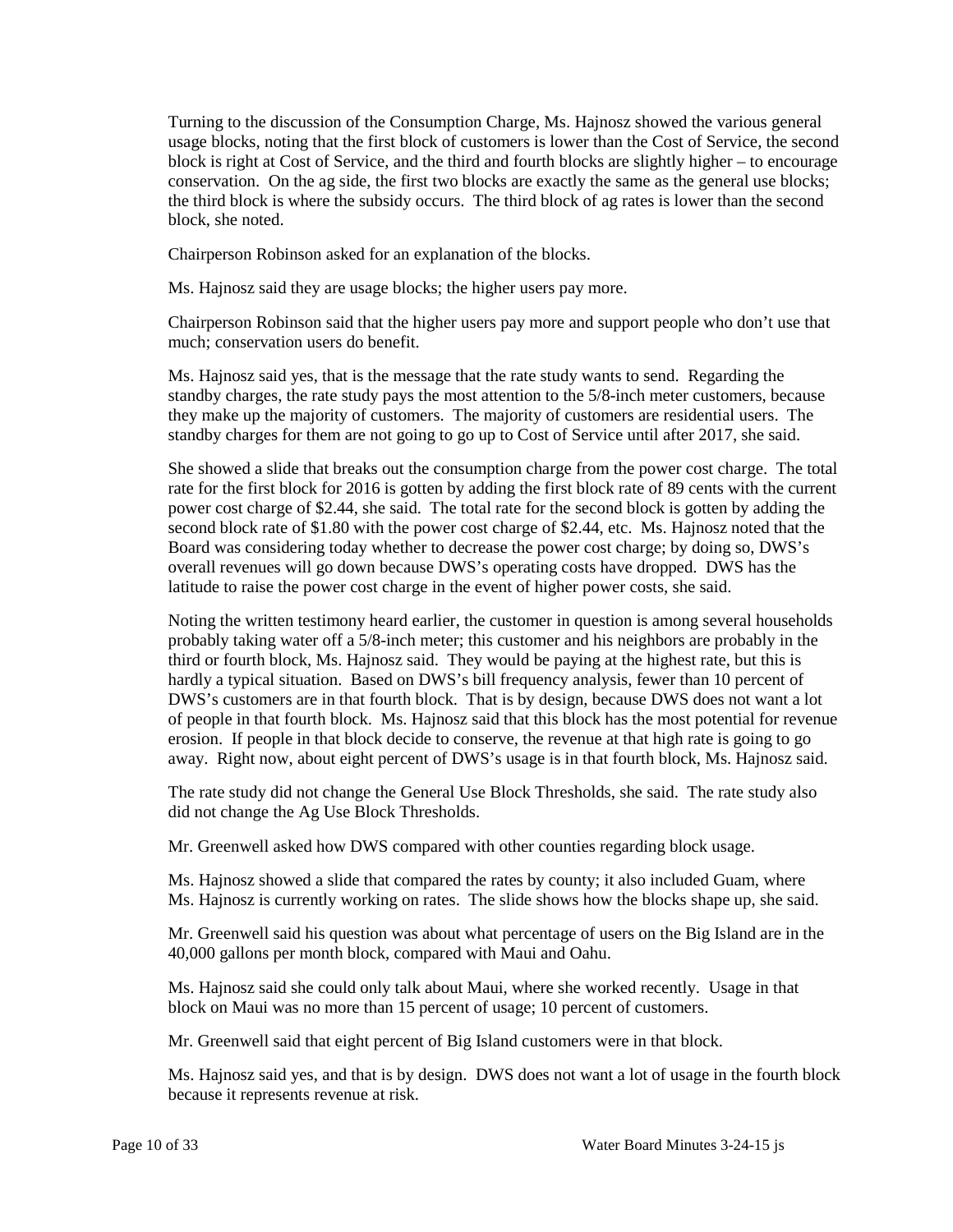Chairperson Robinson asked whether a condo project with 200 units taking water off a large meter would be considered to be Block 4.

 based on meter capacity, for the most part. She said that if customers want to spend double the average usage, they can, but they will pay for it. The marginal cost of getting more source and more supply is much, much higher than the average cost; that is the whole theory behind conservation pricing of rates, she said. Ms. Hajnosz said yes, a big condo would have a four-inch meter. She said that the blocks are

 inch meter, and pays the Facilities Charge for that. That customer will typically be in the second to be a temporary situation. When DWS reviews plans for projects, it evaluates what the property will be used for, and assigns Facilities Charges accordingly, etc. The Deputy said that besides conservation pricing, customers are supposed to get the size of meter suited to what one is planning to do on the property. That corresponds to the Facilities Charge amount. If a project will use 51 units of water, the developer is supposed to have a twoblock rate. If, for whatever reason, a customer gets into the third or fourth block, that is supposed

 Mr. Greenwell noted that DWS has a very liberal policy on leak adjustments, in terms of forgiveness, compared with waterworks elsewhere in the country.

 Island, had a lower rate in Block 4, but a higher percentage of customers in Block 4 (at 14-15 Chairperson Robinson noted that Ms. Hajnosz said earlier that Maui, compared with the Big percent versus the Big Island's eight percent). He asked if this was due to the substantial number of condo project on Maui, compared with the Big Island.

 and Kauai do not have customer classes, i.e., they have rates by meter size. Ms. Hajnosz noted that Maui actually has a single-family class of rates, whereas the Big Island

 She turned to the Bill Comparison under Existing Rates slide, noting that nobody besides the Big Island has a separate power cost charge. The other counties' rates are all bundled in the consumption charge, Ms. Hajnosz said. All of the counties' standby charges are in the same ballpark range; the only difference is that Honolulu has a billing charge which only accounts for the billing portion of the standby costs. The Big Island's bills are pretty much in the middle, or just slightly below average, among the counties.

 standpoint, the increases have been perceived as sensible, Ms. Hajnosz said. At this point, she asked for the Board's feedback on the rate increases. The Board will need to schedule the Public The Big Island's rate increases have been very constant, in the single digits. From a rate payer's Hearings, and the rate study report can be finished and implemented in either July or August.

 Mr. Uyeda asked to go back to the Bill Comparison under Existing Rates. He asked what the average rate would be, just taking into account the other counties (omitting Guam).

Ms. Hajnosz said it would probably be in the \$110 range, which is right where the Big Island is.

Ms. Iokepa-Moses asked if the Board was being asked to give input today.

 Chairperson Robinson said yes, and the Board would then schedule the two Public Hearings, and would probably go to a vote on the rate increase in June.

 Ms. Hajnosz said it would be okay if the timetable slipped a month, i.e., if the implementation came in August instead of July. She suggested scheduling the Public Hearings in the latter part of May or early June, and approving the rates at the June Board meeting.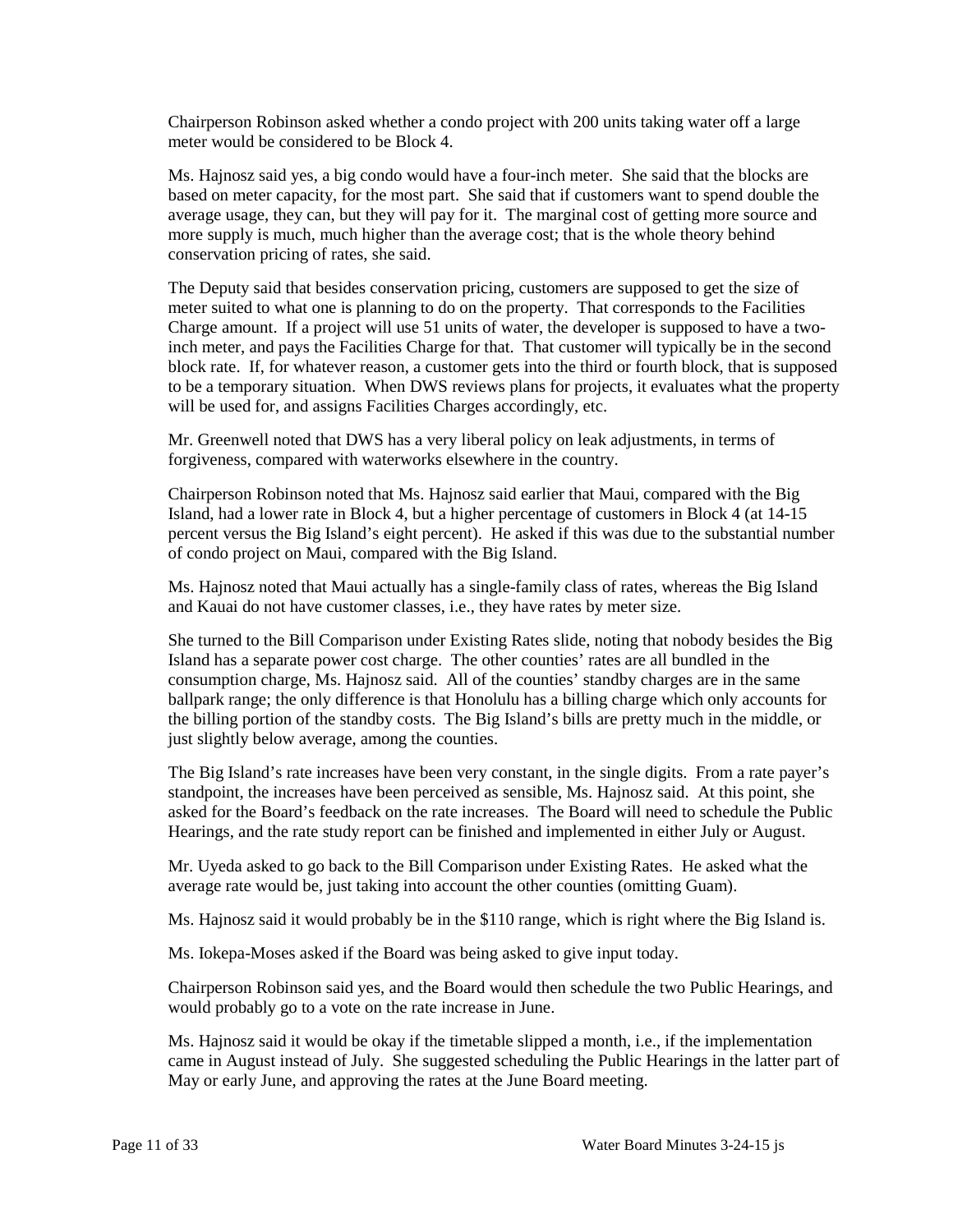Mr. Uyeda said he is concerned that the historical trends show that DWS's customer base is not growing a lot. He asked Ms. Hajnosz for suggestions to increase the customer base, in order to get more revenue and to offset the rate increases.

Ms. Hajnosz said that DWS basically needs to show value for what the customers are getting; DWS provides reliable and safe drinking water. Getting that message out is the best way to encourage customer growth, as well as to strengthen economic development by attracting businesses, etc.

 she considered staying at this plateau to be a positive thing because people are conserving more Ms. Iokepa-Moses said that she personally does not want development to happen that quickly; and using alternative sources of water usage. DWS is not a money-making business per se; so long as DWS can cover its costs, lower or stable usage would be a positive thing for DWS, she said.

Mr. Uyeda said that as the years go by, DWS's assets start to dwindle or age. DWS needs to replace its aging assets, so its operating costs go up.

 Mr. Greenwell suggested that Ms. Hajnosz work with Ms. Aton to put out educational aids to the oldest. The people also need to be told why DWS needs to increase water rates; the rate help people understand the need to replace infrastructure at the beginning of the pipe, where it is increases are needed because DWS needs to repair those old pipes.

Ms. Hajnosz agreed.

 Mr. Greenwell said that conservation is a wonderful thing, but it does have an effect on water sales and revenues.

 by about 20 percent or thereabouts, but they do a balancing act as they try to also convey the Ms. Hajnosz said that there is a huge movement nationally for utilities to seek to recover their fixed costs, much more than variable costs. Utilities are seeking to increase their standby charges conservation message.

 Chairperson Robinson asked whether the Big Island is the only county that charges the power cost charge.

 Ms. Hajnosz said that the Big Island is the only one that separates it. All of the other counties wrap it into their charge.

Chairperson Robinson noted that the Board has the ability, over the course of the year, to adjust DWS's power cost charge up or down, depending on what happens with power costs.

Ms. Hajnosz said that Honolulu has a clause whereby the Board can project their power cost on an annual basis; if the power cost goes above a certain level, the Board can institute a change.

 Chairperson Robinson said that because power costs are the biggest costs of DWS's operations, it the Board to make a much quicker adjustment to the power cost charge, he added. only makes sense to continue the power cost charge as a separate item on the bill. This enables

 Ms. Hajnosz agreed, saying that the public should be made aware that the power cost is something that DWS has no control over, and that it is a pass-through to DWS, as well as a passthrough to customers.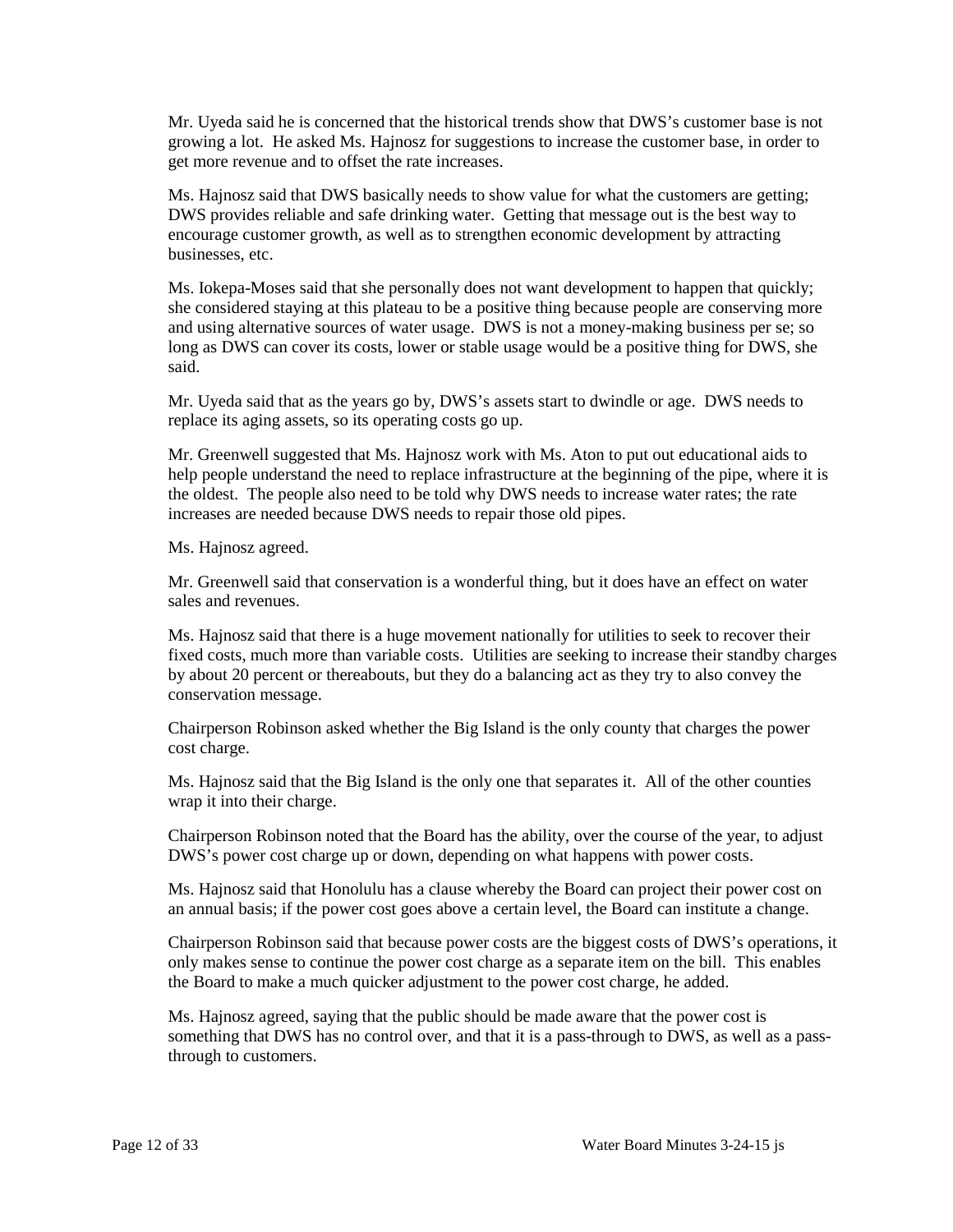Chairperson Robinson said that when the Board takes constructive action to implement wind energy, etc., to power its wells, this actually translates to the bottom line for all customers, across the board.

Mr. Uyeda asked if Ms. Hajnosz would be making the same presentation as today at the Public Hearings.

Ms. Hajnosz said that the presentations at the Public Hearings would be a scaled-back version; there would not be as much detail, but it will be similar.

 Mr. Uyeda said that he liked the recommendation that the Board increase the rates at a flat level, instead of going up and then flattening out; he thought rates should be increased by four percent across the board for the five years. It would be easier to factor in and calculate.

 the 3, 4, 5, 5, 5 formula or the flat four percent increase. The Deputy said that today's Agenda calls for getting the Board's feedback on whether to go with

Mr. Uyeda said it would be helpful to have a chart that shows by what DWS percentage is increasing this year; he thought it was a 2.7 percent increase.

 Ms. Hajnosz said that Slide 25 shows that this year, the Board has already implemented the 2.7 percent increase.

 Ms. Lee Loy said she just wanted to know how the increases would affect her family. She noted that a single-family residential customer, a family of four, would fall into Block 2. She said that customers that the rate decision will impact the most. she understood that this is the profile of the majority of DWS's customers; these are the

Ms. Hajnosz said that was absolutely right. She noted that on Slide 21, the average customer has a 5/8-inch meter, with bi-monthly usage of about 25,000 gallons, or 12,500 gallons a month.

 times 60 days in a billing cycle. Therefore, the usage would be about 24,000 gallons for one The Deputy said that the average household will use about 400 gallons a day or slightly less, billing cycle, he said. He agreed that most households fall into the second block.

Ms. Aton said that she would work out some information on the usage for a typical single-family customer; she noted that she had had some related inquiries from West Hawai'i Today and others.

 Chairperson Robinson turned to the scheduling of the two Public Hearings. He and Vice- Chairperson Takamine had discussed it, and proposed that the Kona Public Hearing be held on in the afternoon of May 26, after the regular Board meeting. The Hilo Public Hearing would be held on May 27, in the evening.

Ms. Lee Loy said she liked that idea.

The Board discussed what time to hold the Kona Public Hearing; Chairperson Robinson initially proposed 6:00 p.m. on May 26.

Mr. Arikawa proposed *5:00* p.m. on May 26 instead.

 Chairperson Robinson said 5:00 p.m. in Kona on May 26 was fine with him. The Hilo Public Hearing would be held at 6:00 p.m. on May 27, he said.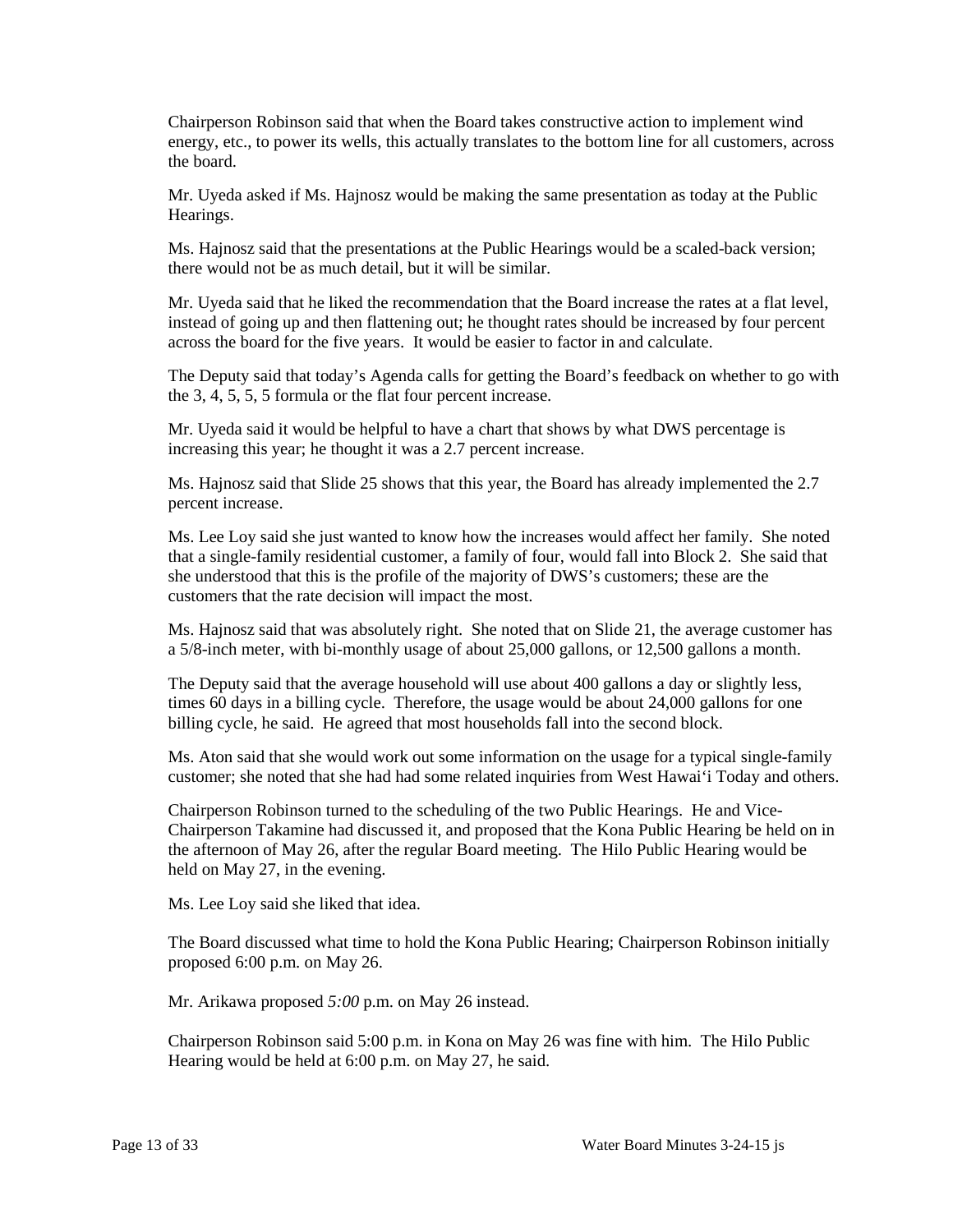5, 5 formula; this is what Ms. Hajnosz will be taking to the Public Hearing. Ms. Garson asked the Board to be clear that what is being proposed by Ms. Hajnosz is the 3, 4, 5,

Mr. Uyeda said he liked the flat four percent, but that was just his comment.

Ms. Garson said that if the Board wants to change it, the Board must say so now.

Ms. Iokepa-Moses said that she preferred the 3, 4, 5, 5, 5 formula.

 Ms. Garson said that if the Board wants to have a discussion on the flat rate versus the graduated formula, Ms. Hajnosz needs to know now what to present to the public.

Mr. Uyeda said he could go either way; it did not matter.

Ms. Iokepa-Moses said that the graduated formula was more appealing to her; it would give the customers more time to react to the increases.

 Ms. Lee Loy said that it was challenging to finesse between urging customers to conserve, while she too supported the graduated formula: maybe something like 3, 4, 4, 5, 5. telling customers that they would be paying more, despite using less water. However, she said

The Deputy suggested 3, 4, 4, 5, 6.

 Ms. Lee Loy said yes, she wanted something that would help customers get a bit more used to the increases. She also wanted to see how DWS does its conservation messages; DWS is already seeing the trend in low-flow toilets and solar power, etc.

Ms. Iokepa-Moses said that she took it that the reason for the Public Hearings was *not* to tell the public what is going to happen; the Public Hearings were instead meant to take input from the public, and possibly change the rate increases.

Ms. Lee Loy agreed.

 percentage increase. The public will have a chance to tell the Board that the escalation is too steep, or to give other input to the Board. She asked whether the rate increases will go into effect Ms. Iokepa-Moses said that the Public Hearings were a chance to go to a 3, 3, 3, 4, 7 or whatever in July.

Ms. Hajnosz said they would go into effect in either July or August.

Ms. Iokepa-Moses repeated that the Public Hearings were not aimed at telling the public what is going to happen; the hearings are aimed at telling the public what is proposed, to receive public feedback, and come up with something.

Ms. Hajnosz said that she would want to put out one proposed option, rather than two options.

Ms. Iokepa-Moses agreed with this.

 The Deputy said that the Board will go to Public Hearing, having come up with a consensus today on the proposed rate increase.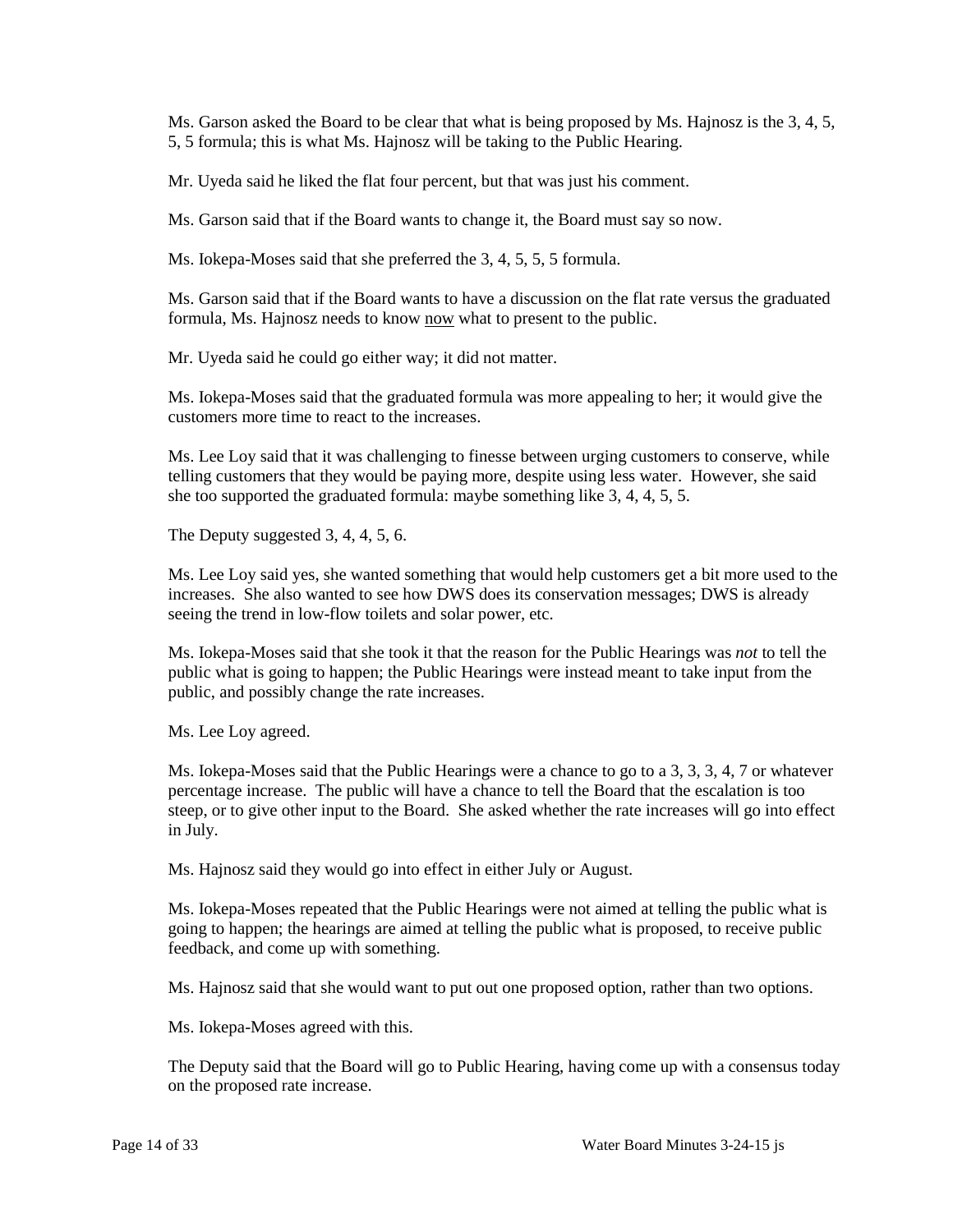Chairperson Robinson asked for a Motion on what the Board should take to the public.

 the public that the Board can adjust the power cost charge. Mr. Arikawa said that the Board needs to address the graduating formula, but should also inform

Ms. Iokepa-Moses said that she did not want to go there; the power cost charge is never going to go down.

Mr. Arikawa said that that is exactly what DWS is recommending, later on today's Agenda.

Ms. Garson confirmed this; the power cost charge was going to go down.

Mr. Arikawa said yes, that is what DWS is planning on doing.

 Ms. Garson said yes, the power cost charge is going down; there is a proposal in the Agenda to decrease the power cost charge.

Ms. Iokepa-Moses said she did not want to go there at this point, although it would be a big bonus.

 study. The standby charge provides a fixed return that DWS would be getting whether there is conservation or not, and regardless of what size of meter or what block the customer is in. He could rely on, whether the customer is using water or not. Mr. Greenwell asked if the standby charge could be increased more than is projected by the rate suggested putting 25 cents or 50 cents more on the standby charge, which is something that DWS

 percentage increase will also go up. The lower-usage customers will have a more than 3.3 or 4 percentage will be, if the standby charge goes up. Ms. Hajnosz turned to Slide 18, showing the average customer's usage. Right now, the average customer's bi-monthly increase is 3 percent, which is exactly what the system increase is. The rate study has been trying to balance, but if the standby charge goes up, that bi-monthly percent increase. This is a communication issue; the lower the usage, the higher the increase

 Ms. Iokepa-Moses asked if there could be conservation-oriented handouts or other material that DWS can give the public who come to the Public Hearings.

Ms. Aton said yes, it could be conservation best practices or other practical information.

Ms. Iokepa-Moses said that would be helpful.

MOTION: Ms. Iokepa-Moses moved to go with Ms. Hajnosz's proposed graduated formula of 3, 4, 5, 5, 5.

 Ms. Iokepa-Moses said that Ms. Hajnosz has obviously done all her research; Ms. Iokepa-Moses the public has to say at the Public Hearings. was completely convinced that Ms. Hajnosz's proposed formula is what the Board should present to the public. The Board can always tweak the formula or the standby charges, after hearing what

 Hearing and hears from the public, the Board will have the opportunity to adjust the rate Ms. Lee Loy seconded the Motion, with the understanding that after the Board goes to Public increases.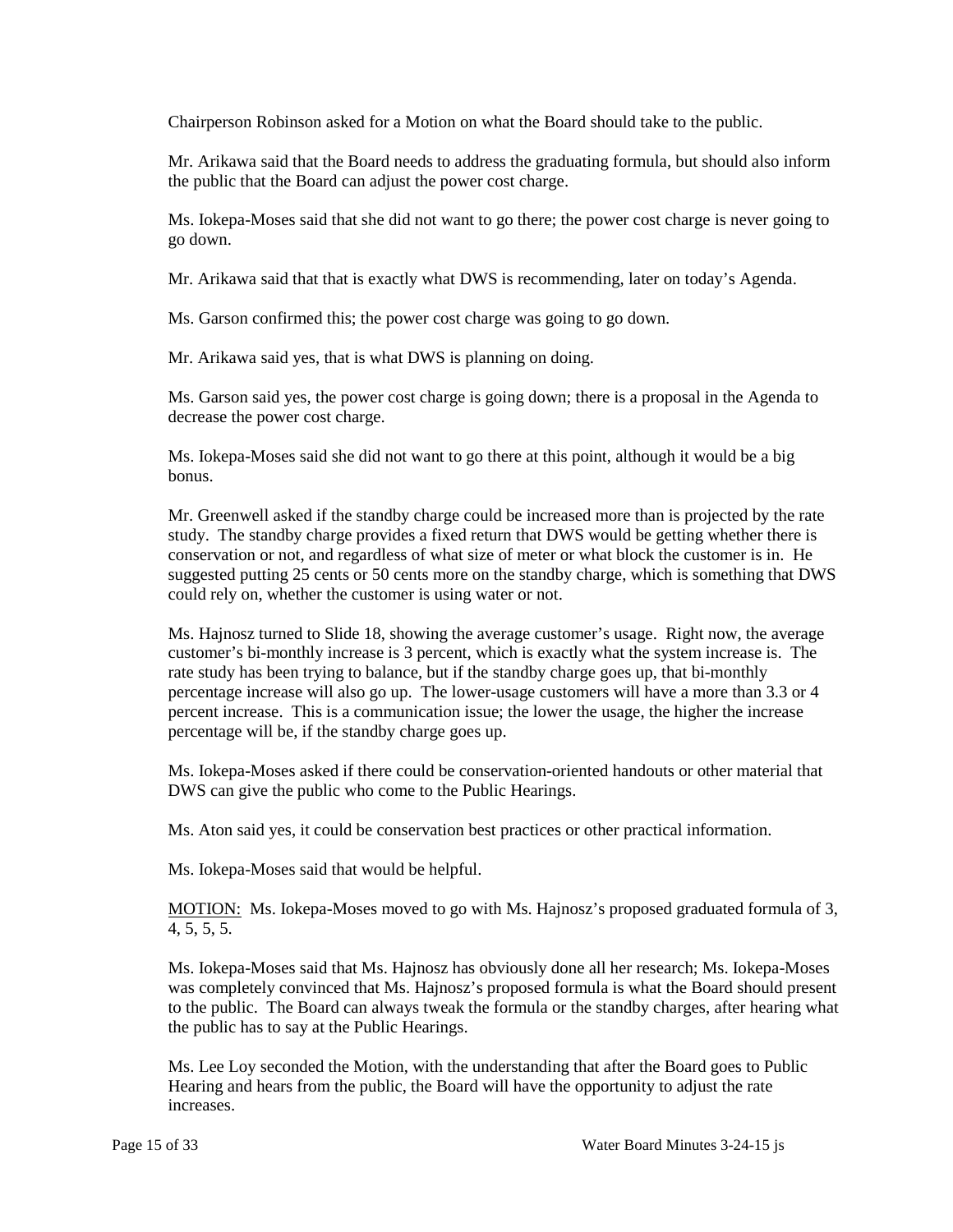Chairperson Robinson summed up the Motion and second, saying that the Board will go with the 3, 4, 5, 5, 5 formula as proposed, subject to further modification, depending on public testimony.

ACTION: Motion carried unanimously by voice vote.

*(The Board took a break from 11:44 a.m. to 11:53 a.m.)* 

### 7) HĀMĀKUA:

### A. **PĀPA'IKOU TRANSITE AND G.I. PIPELINE REPLACEMENT: ASSIGNMENT OF INTERESTS:**

Kahuku Development Foundation (KDF), in concurrence with United States Department of Agriculture (USDA) is proposing to assign all of its interest to the Water Board and allow the Department of Water Supply (DWS) to move forward with the project, working directly with USDA.

 Should the Board accept the assignment, a bond will be required for the loan portion of the funding. The cost of the bond will be a reimbursable expense. The funds for the project have been allocated through a \$4,105,000 loan and a \$3,470,000 grant (for a total amount of \$7,575,000).

The Manager-Chief Engineer recommended that the Water Board approve the assignment of the PĀPA'IKOU TRANSITE AND G.I. PIPELINE REPLACEMENT project from Kahuku Development Foundation, and authorize either the Chairperson or the Vice-Chairperson to sign all necessary documents, subject to approval by Corporation Counsel.

MOTION: Mr. Greenwell moved to approve; seconded by Ms. Iokepa-Moses.

 this Item was to utilize a third party to take advantage of the USDA loan and grant program. Development Foundation wants to assign what the third party was going to do, to DWS; this would save DWS money while still getting the job done. DWS would also still qualify for the The Deputy explained that this Item came before the Board in February of 2014. The intent of Since then, there has been a change in personnel at USDA, and it transpired that a third party is not needed. DWS can still qualify for a grant and will still be doing the project. The Kahuku same amount of loan and grant money, the Deputy said.

ACTION: Motion carried unanimously by voice vote.

# 8) SOUTH KOHALA:

### A. **RESOLUTION NO. 2015-01, APPROVING THE RECEIPT AND EXPENDITURE OF MONIES FOR THE WAIMEA WATER TREATMENT PLANT COMPLIANCE UPGRADES – PHASE 2 PROJECT (FUNDED BY THE DRINKING WATER STATE REVOLVING FUND):**

*(Note: Resolution requires roll call vote)* 

 Resolution is a prerequisite for the Drinking Water State Revolving Fund (DWSRF) program. This Resolution is specifically identified for the following project: JOB NO. 2010-964, This Water Board Resolution No. 2015-01 seeks to supersede Resolution No. 2011-05. Resolution No. 2011-05 previously approved a lower amount than what is necessary. The WAIMEA WATER TREATMENT PLANT COMPLIANCE UPGRADES - PHASE 2, and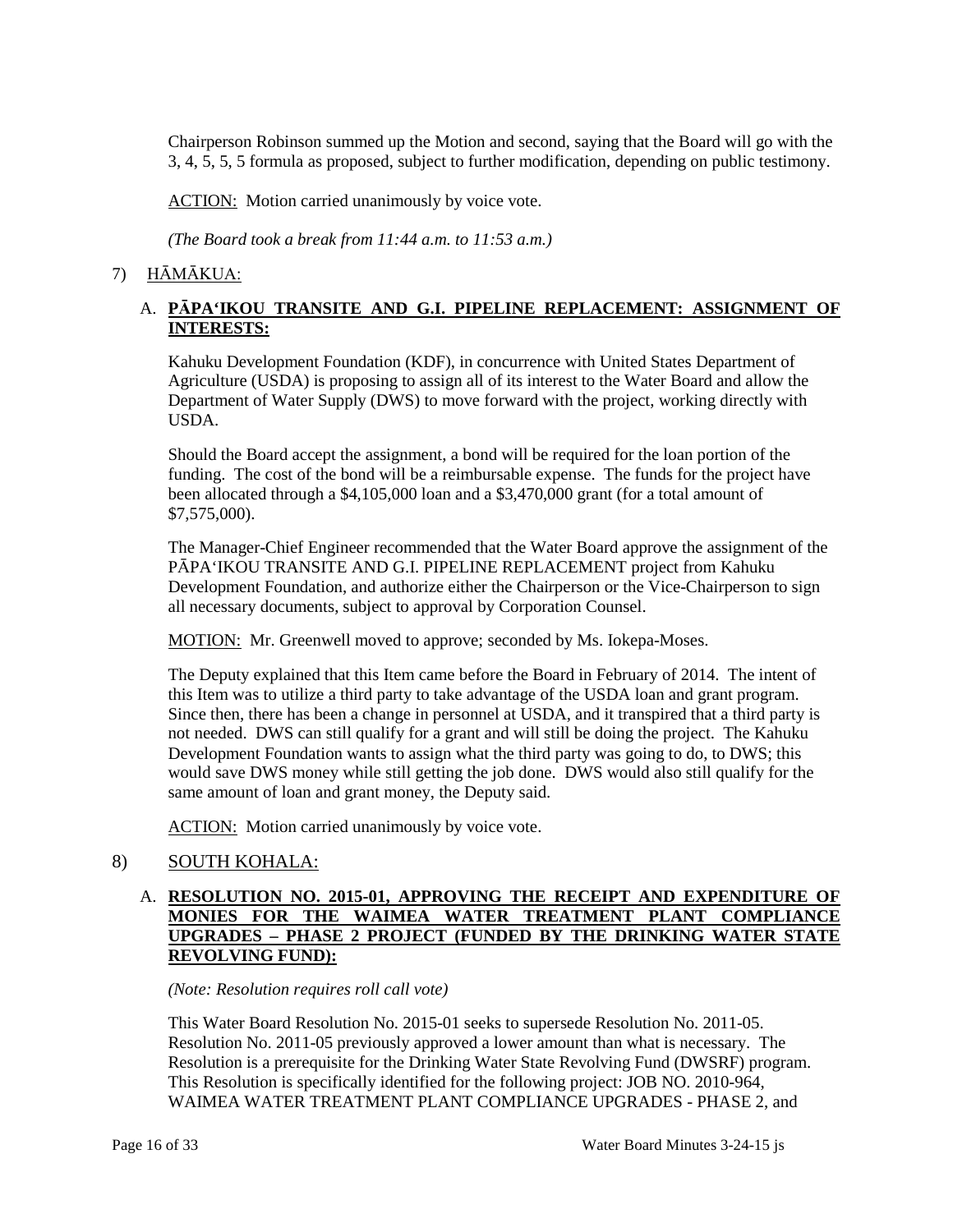authorizes the Manager–Chief Engineer or Deputy to execute loans and/or grants with the State Department of Health for up to \$11,500,000.00.

 The Manager-Chief Engineer recommended that the Water Board adopt DRINKING WATER STATE REVOLVING FUND RESOLUTION NO. 2015-01, APPROVING THE RECEIPT AND EXPENDITURE OF MONIES FOR THE WAIMEA WATER TREATMENT PLANT COMPLIANCE UPGRADES – PHASE 2 PROJECT (FUNDED BY THE DRINKING WATER STATE REVOLVING FUND), subject to the approval of Corporation Counsel.

MOTION: Mr. Greenwell moved to approve; seconded by Mr. Takamine.

 loan, a Water Board resolution is required in order to execute the loan agreement with the Department of Health (DOH). The project scope is sizeable; it involves converting DWS's conventional filtration process at Waimea Treatment Plant, to a membrane filtration process. membrane process building, where membrane filtration is used. This process will help DWS increase its production of the surface water there. The membrane filaments will act as a positive barrier to meet all of DWS's compliance needs for surface water use. This means upgrading facilities that are more than 30 years old, with the help of State funds. Mr. Uyehara explained that because this is a Drinking Water State Revolving Fund (DWSRF) DWS intends to keep the existing facilities running and in operation, while building a brand-new

 cheaper to use surface water, rather than pumping sub-surface water from a well. He asked what Mr. Uyeda asked Mr. Uyehara to explain about the Waimea Water System; he asked if it were the benefits were of using a surface pump.

 first started working with SRF. The great thing is that things have reached a positive tipping more cost-efficient. At one time, DWS was looking at changing over to ground water deepwells. He noted that 10 years ago, DWS was looking at \$10 million as a construction estimate for this project; 10 years later, the cost is in the same ballpark. The \$11.5 million estimate includes about day, using a cheaper source of water. The elevation there is more than 3,000 feet. There is a well in the area, but it costs quite a bit in energy costs to bring the water up to the surface, the Deputy said. It is a good back-up to have, in the event of a drought or other adverse conditions. The Deputy said that this project has been in DWS's books for more than 10 years, when DWS point, where power costs are higher, and membrane technology has improved and has become \$1 million in design costs, the Deputy said. It is virtually unheard of to have a project cost the same as it would 10 years ago, he added. DWS is looking to bring this project into the modern Although this project has been on the DWS books for a long time, DWS has decided that this is a prudent route to take.

Mr. Greenwell asked whether there were any plans to upgrade or improve the hydroelectric power plant in the area.

Mr. Uyehara said this CIP project would not deal with that.

 Mr. Young said there were no plans at this time to upgrade or increase capacity; if there is more flow, DWS might consider it.

 Mr. Takamine asked if this project will improve the quality of the actual drinking water in Waimea.

 Mr. Uyehara said that right now, DWS meets and maintains all of the compliance requirements stipulated by the EPA and DOH. This project will help DWS to transition to a newer technology that has been approved and is prevalent across the country. The process will create a positive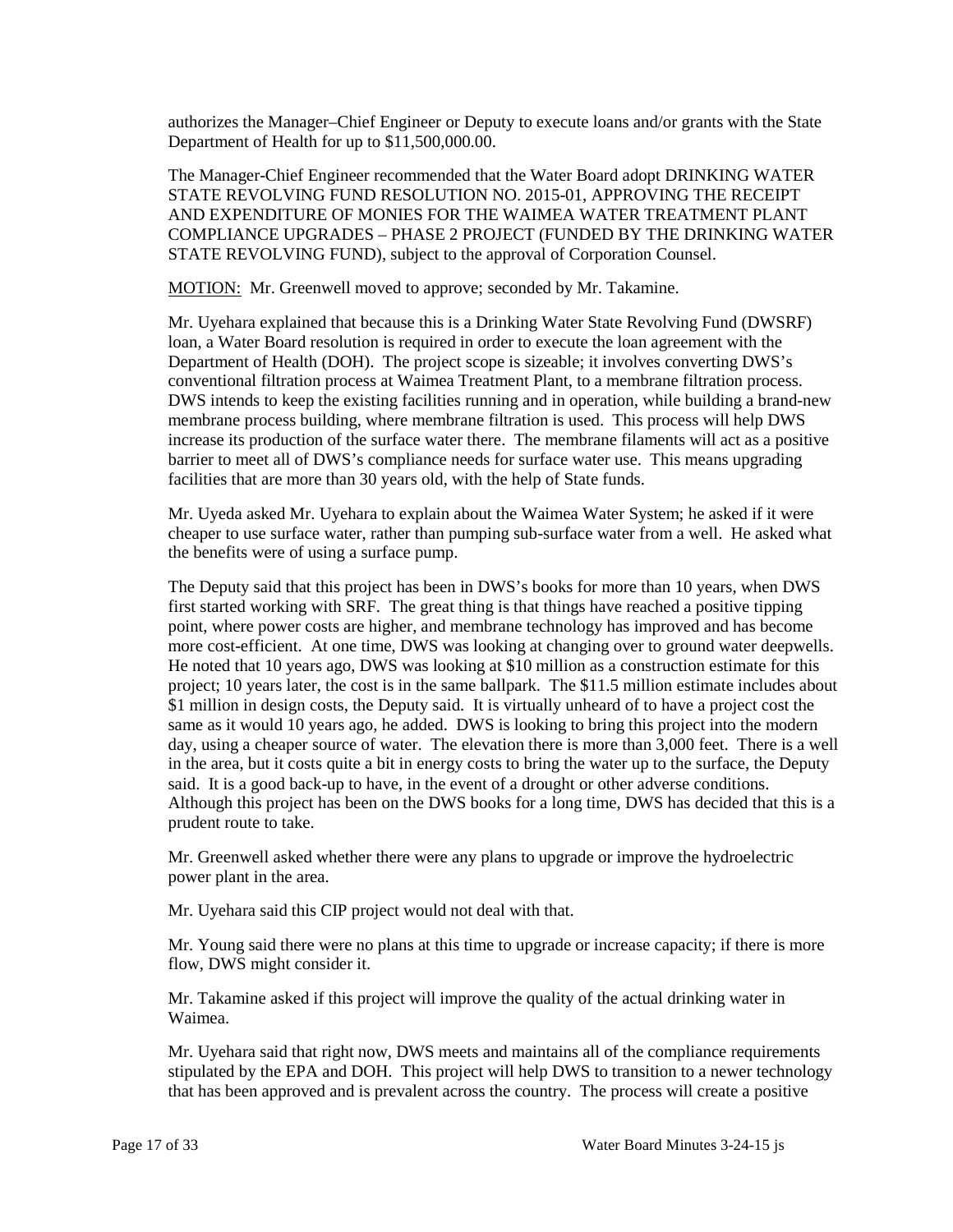physical barrier to micro-organisms that will not be able to get through the filter elements; it will give DWS increased competence in meeting its compliance requirements.

 The Deputy said that the water quality is going to be as good, if not better. DWS will be able to improve the efficiency of the process, and will enable DWS to better eliminate exposure to microbiological elements.

Mr. Takamine asked if DWS would still purchase polymers that it is currently using.

 remove larger particles, so DWS will still use polymers. Mr. Uyehara said that DWS will still have a pre-treatment process, prior to the water going through the membrane elements. The pre-treatment will include coagulation and flocculation to

Mr. Greenwell asked how long the lifespan of the filters was.

 Mr. Uyehara said that he believed that their lifespan was seven or eight years; after that, DWS back-washing the membranes daily. The whole cassette that the membranes are attached to, will would need to think about replacing the filters. He said he could double-check the life expectancy. As for the whole facility, it is meant to last 20 to 25 years. DWS is working with a consultant on a daily basis to work out a routine maintenance program, whereby DWS will be need to be inspected periodically, and will need to be replaced as necessary.

 Mr. Arikawa, noting that the project has been approved up to \$11 million, asked what the project cost would be.

Mr. Uyehara said that the most recent estimated cost was around \$9.5 million or 9.6 million.

The Deputy said that the project is currently out to bid, with bid opening slated for May 7.

Ms. Lee Loy asked Mr. Uyehara for confirmation that this would be a brand-new facility.

Mr. Uyehara confirmed this.

Ms. Lee Loy asked what would happen to the old facility.

 with the existing filter basin, but the old building itself will remain an office, with storage for equipment or supplies. The old building is not that big, he added. Mr. Uyehara said that the old facility will remain in operation until the new facility is tested, approved and given the go-ahead to proceed with operations. DWS has not decided what to do

Mr. Uyeda asked if this SRF loan would increase DWS's cost for debt service.

Both Mr. Uyehara and the Deputy said that it had already been factored in to the rate study.

Mr. Uyeda said okay, that was his question.

ACTION: The Secretary took a roll call vote: Ms. Lee Loy (Aye); Mr. Uyeda (Aye); Mr. Takamine (Aye); Chairperson Robinson (Aye); Mr. Greenwell (Aye); Mr. Arikawa (Aye); Ms. Iokepa-Moses (Aye); and Mr. Balog (Aye). Motion carried with Eight (8) Ayes, and Zero (0) Nays.

#### 9) NORTH KONA:

# A. **JOB NO. 2012-985, HUALĀLAI DEEPWELL REPAIR:**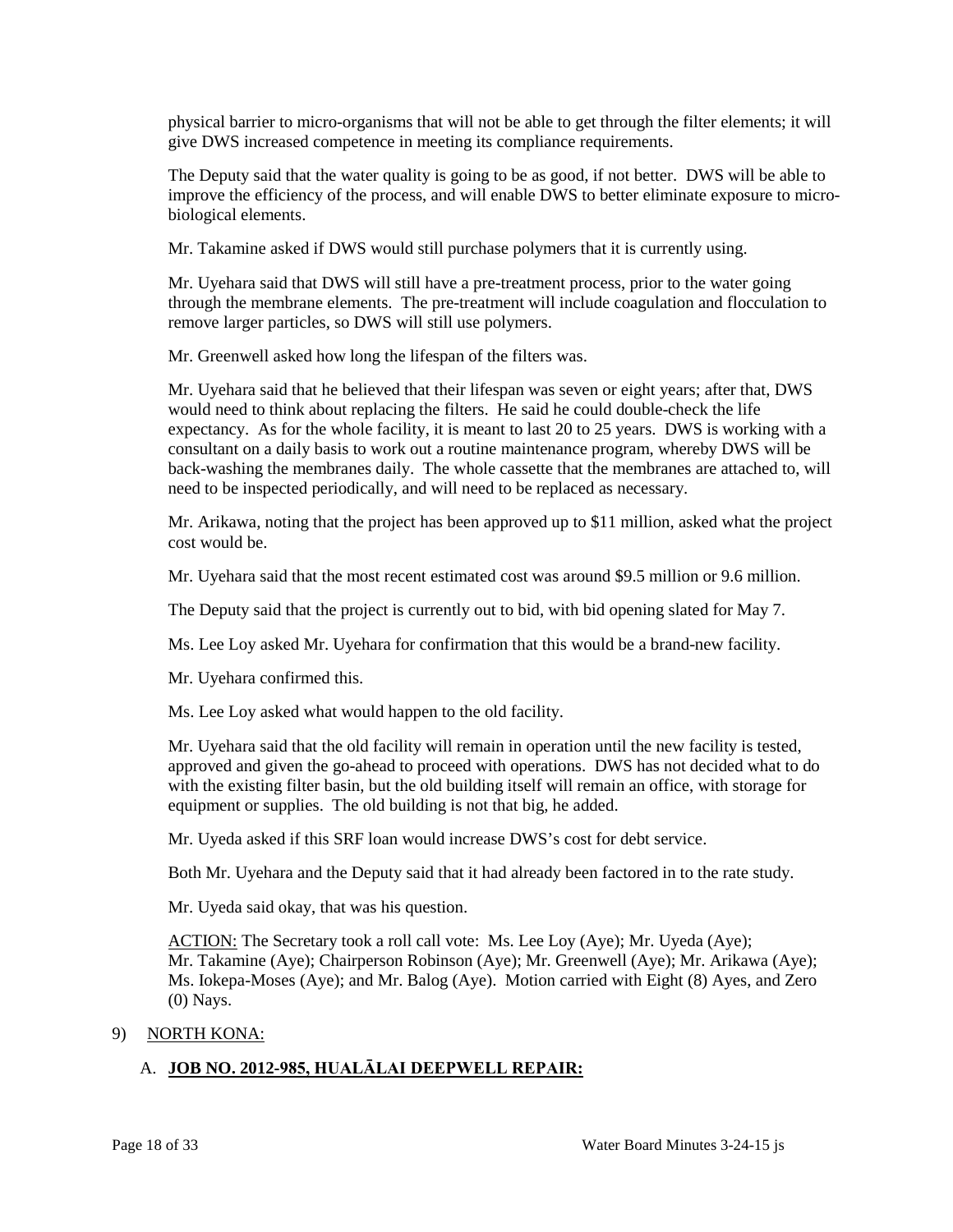The contractor, Beylik Drilling and Pump Service, Inc., is requesting a contract change order and contract time extension for the Hualālai Deepwell Repair. The contract change order is for the Hualālai Deepwell. Amid repeated failures of the motor's thrust bearing, the well repair has junction box, column pipe, discharge head, and check valves. Total project costs shall not exceed \$667,891.56. The description of additional materials and associated fees are as follows: replacement and repair of damaged materials and equipment, and troubleshooting services for involved multiple repair cycles and associated costs for equipment, labor, shipping, pump and motor repairs/testing and replacement materials including thrust bearings, step-up transformer,

| Original Contract Amount:                                              | \$79,223,00                   |
|------------------------------------------------------------------------|-------------------------------|
| Original Contingency amount:                                           | 7.922.00                      |
| $1st$ Additional Contingency & 123 day extension request:              | 94,500.00 (approved 10/22/13) |
| $2nd$ Additional Contingency & 273 day extension request:              | 53,611.72 (approved 6/24/14)  |
| 3 <sup>rd</sup> Additional Contingency request (emergency procurement) | 23,581.06                     |
| $4th$ Additional Contingency & 274 day extension request:              | \$409,053.78                  |

 the motor's thrust bearing. This request is to cover the time expended on troubleshooting, well extraction and repair of damaged equipment; and the time required to procure replacement materials and for reinstallation work. These factors were beyond the control of the contractor and the original scope of the repair. The contractor, Beylik Drilling and Pump Service, Inc., is also requesting a contract time extension of 274 calendar days. This is due to unforeseen events, involving repeated failures of

 The Manager-Chief Engineer recommended that the Board approve an increase in contingency of 274 calendar days for JOB NO. 2012-985, HUALĀLAI DEEPWELL REPAIR. If approved, the \$409,053.78 to Beylik Drilling and Pump Service, Inc., and approve a contract time extension of contract completion date will be revised from October 31, 2014, to July 31, 2015.

MOTION: Ms. Lee Loy moved to approve; seconded by Ms. Iokepa-Moses.

 motor. The new pump and motor would be dropped down the hole, and the expectation was that DWS has come back to the Board twice before today, and the Deputy noted that one of the times was with Change Order #2. Today, DWS is asking the Board for a time extension, as well as The Deputy noted that Mr. Young had distributed some supplemental information to the Board this morning; this was some background information that the Department had put together inhouse, along with a timeline. The Deputy said that this project has been frustrating for DWS. The project started off as a simple "push" project, with the intention to replace the pump and everything would be good to go, the Deputy said. As evidenced by the timeline, things were not so simple. After the first "push," DWS learned that the transformer had over-heating problems. additional funds to get this well back up and running in the Kona Water System.

 Mr. Greenwell noted that he had experienced similar problems with the Palani Ranch Well. He said that DWS is spending a great deal of public money on this project, and with not much to show for it. He asked what was happening with this project.

Chairperson Robinson asked where the Hualālai Well is.

Mr. Greenwell said it was south of Makualani and Palani Ranch.

Mr. Young noted that his Operations colleague, Mr. Eric Takamoto, was with him, along with Mr. Fred Camero, representing Beylik, the contractor. Mr. Young said this was definitely one of the toughest well repairs he has seen in his 24 years with DWS. He noted that the original scope was to replace a DWS-supplied pump and a contractor-supplied submersible motor, which was an oil-filled type of motor. This project, started in April 2013, ran into problems with the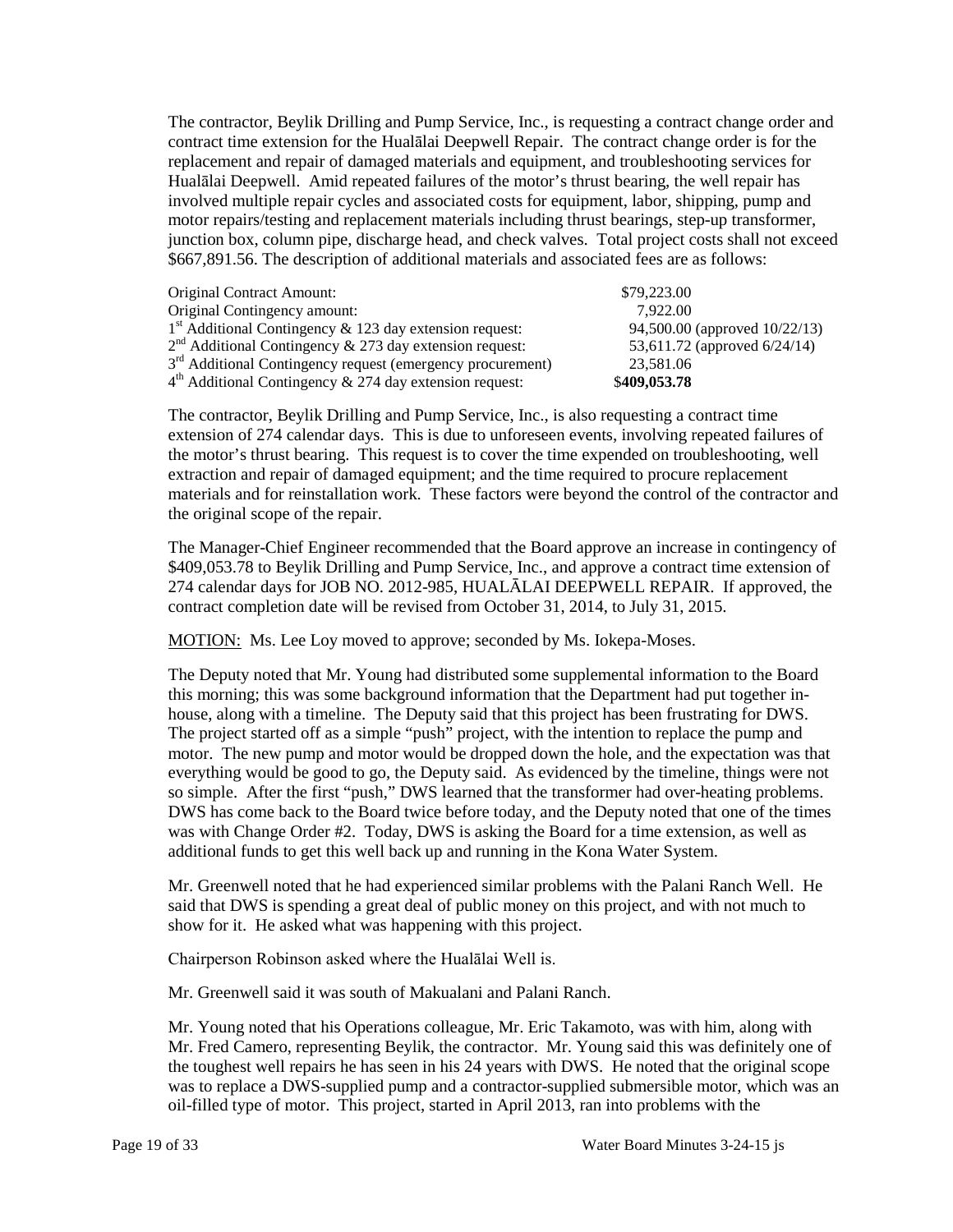transformer over-heating down in the hole, and DWS came back before the Board to address that, to the tune of \$94,500.00. That basically doubled the cost of the project right there, Mr. Young of the trouble has yet to be determined, Mr. Young said. DWS talked to the manufacturer of the thrust bearing, the motor re-builders, the contractor, etc. The theory is that the cause of the said. Following the repair of the transformer, a host of other problems ensued, including damage to the thrust bearing. There are so many possible causes for thrust bearing failure, but the cause failure might involve temperature/lubrication issues, Mr. Young said. He said that DWS was asking for the additional funds and the time extension after-the-fact, because the repairs are already in progress.

 Mr. Young explained that DWS put in Change Order #2, mentioned earlier, back in June 2014; With DWS losing nearly a third of its capacity for the system, the Manager-Chief Engineer declared an emergency situation. In such cases, DWS does whatever it takes to get the well back in service as soon as possible, so as not to jeopardize the public's health and welfare. This triggered Change Order #3, which never came before the Board; this entailed air freight and again. There were high amps (amperes), and it appeared to be another thrust bearing issue, Mr. Young said. He drew the Board's attention to the itemized list of things submitted by Beylik, that DWS now needs to address. He noted that the total on the itemized list is \$404,000.00, while the amount listed in the Agenda is \$409,000.00. The Agenda amount accounts for some included work to ensure that the column pipe could withstand a lot of weight, including the weight of the water, and this proactive, "insurance" work added a lot of labor charges to the job, this request for a time extension of 273 days was approved by the Board. In that Change Order, DWS replaced the Lakewood check valves. In the meantime, DWS's Honokōhau Well went down. With both Hualālai and Honokōhau Wells down, DWS lost three million gallons of production per day; normally, those two wells produce 10 million gallons a day in North Kona. handling charges to bring the pump and motor back to the Big Island. Once here, the pump fails additional shipping and handling charges, for the column pipe. He said that some of the major cost items involved stress-bearing items such as the column pipe, check valves, etc. DWS and more than doubled the time to do it, Mr. Young said.

 The Deputy said this was a proactive move, to fend off the possibility of losing the well entirely, which could happen if the pump, motor, or a large segment of column pipe fell into the hole and lodged.

 could handle the weight; that accounts for the high cost of the column pipe on the list, he said. Mr. Young said that DWS went the conservative route, and made sure to get column pipe that

 down the hole. With this third time of pulling the motor, DWS is trying to build in proactive The Deputy summed up, saying that this project has been fraught with one problem after another; the motor has been back for teardown and repair three times. DWS has been trying to eliminate all possibility of failure topside first – before 1,000 feet of column pipe, and check valves, are put measures a bit earlier, in terms of additional heat management capacity in the motor; this will hopefully eliminate a potential cause for thrust bearing failure.

 went to the Mainland for the test of the Palani motor, and it ran really well, with stable temperatures. DWS is also looking at the viscosity, or the weight, of the oil; DWS might go with a heavier-viscosity oil, he said. Mr. Young said that DWS is still waiting for **reports** from the Mr. Young said that DWS is looking to use heat-exchanger motors here and maybe at Palani; he thrust bearing manufacturer, along with a copy of the teardown report. DWS is going to replace the check valves, and will do a positive seal check. DWS is also looking at the leak-by with an eye to beefing them up, Mr. Young said.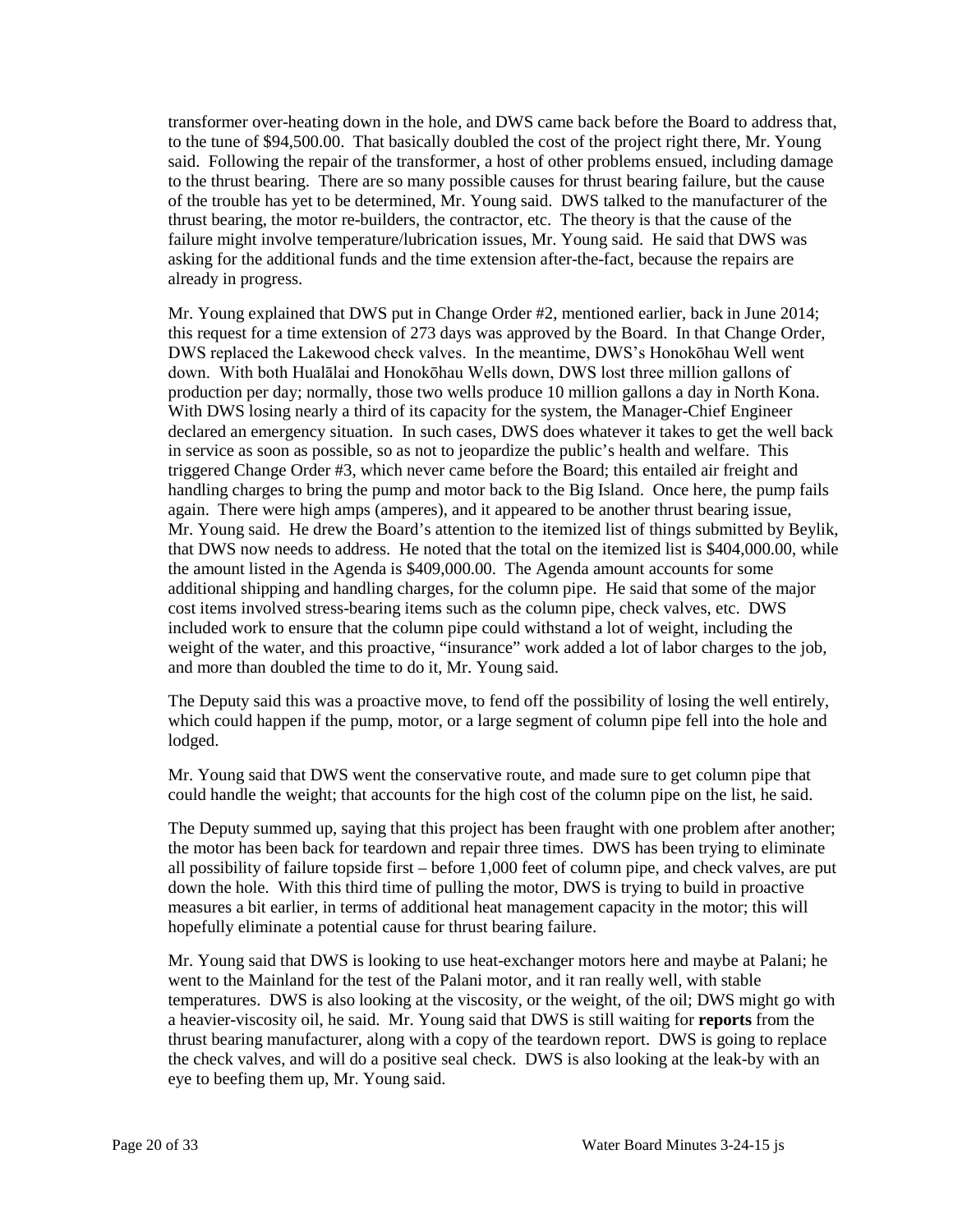Mr. Greenwell asked if DWS could have a policy of mandatory string tests when DWS changes pumps like this. He noted that in his experience of buying a new pump, part of the contract is a mandatory string test.

 etc., and build that into the bid. Regarding full string tests, the Deputy agreed that was something that DWS definitely needs to make part of the requirements of the bid documents. The Deputy said yes, the Department has learned a lot of things during this process, and has had internal meetings to hash out how to do things better, and how to avoid problems like this. The idea is to take a look on-site, evaluate the major components and see if they need to be replaced,

Mr. Uyeda asked about the situation in Kona, asking how many wells were down there.

The Deputy said there were four wells down: Hualālai, Honokōhau, Hōlualoa, and Kahalu'u B.

 Mr. Uyeda said that DWS needs to get as many of those wells back on line as soon as possible. He asked if there were another option; he asked if DWS could delay the Hualālai Well project for a while, and in the meantime focus on getting the other three wells back online. Those other Hualālai Well had been running before it went down. He also asked if this motor was a high- asked how many other wells have high-temperature kits in them; he asked if they were working well. He wondered if DWS should wait before the Lanihau Well comes online, to see whether wells might not pose as many problems, he said. His other question was regarding how long the temperature kit motor; he wondered why there was additional cost involved with it. He also that well has challenges similar to the problems in the Hualālai Well.

 well has been running fine. Hualālai Well ran okay for about seven years. Mr. Young said the Keōpū Well was one of the first ones to have a built-in high-temp kit; that

Mr. Takamoto said that after that, it ran okay for five years, but then it ran okay for eight months.

 Mr. Young said that historically, the deep-set high-level wells have had reliability problems; they did not have high-temp kits.

 less. Meanwhile, it may guarantee that it would work, although it may not produce as much as desired. This would at least ensure that the three wells are fixed. Mr. Uyeda suggested that DWS look at going to a lower horsepower pump, with less GPM (gallons per minute); *that* would alleviate the need for a high-temp motor, and the repair might be

The Deputy asked Mr. Young the status of Honokōhau.

Mr. Young said that Honokōhau was a month away from completion.

Mr. Uyeda asked about the other two wells.

Mr. Takamoto said that Hōlualoa is proceeding as a standard repair; the pump, motor, and cable have been ordered, and the Department will order the column pipe and other materials as needed. Kahalu'u B Well is slated for completion on April 30; that well is on track to be repaired, he said.

Ms. Iokepa-Moses asked how the customers in Kona are faring with these wells down.

 Hōlualoa and Kahalu'u B are basal sources. That was one of the reasons that DWS started Hualālai back in 2012; DWS really wants to see it done. The Deputy said the Department understands the Board's concerns about all of these uncertainties in the cost. Honokōhau's The Deputy said that there is a conservation measure in place, and DWS is getting by, thanks to the fact that DWS has 12 sources in the system. However, DWS prefers to utilize the high-level sources due to their better quality; Hualālai and Honokōhau are high-level sources, while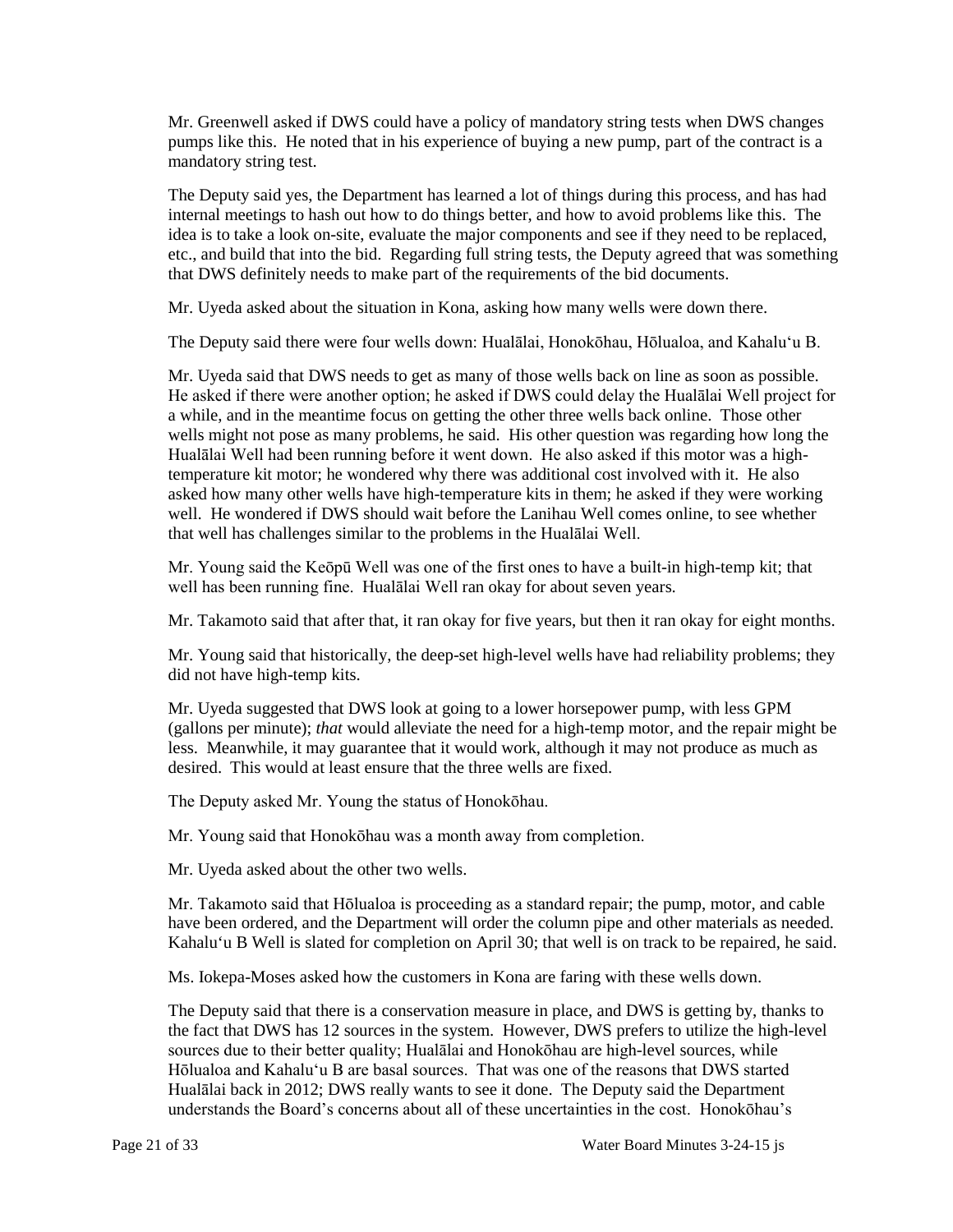repairs were procured as an emergency, amid the situation at Hualālai. Once Honokōhau is back up in about a month, things should be fairly comfortable, he said. Meanwhile, DWS's customers are getting the water they need, but the Department prefers to give the customers better-quality water.

 Chairperson Robinson said he taste-tests the water when he drinks from the water fountain at the gym; once DWS did its inter-connect, the water has not tasted as salty as before.

Mr. Greenwell asked if anybody could come to the Board on a monthly basis to give updates on this project, instead of just granting a 274-day extension to Beylik with no progress reports in between.

The Deputy said that sounded reasonable.

Mr. Camero, representing Beylik, said that could be done.

 Mr. Greenwell said it would entail updates at the Board meetings, to show the Board where things stand on the project.

Mr. Inaba said it would be like what happened with the Kawailani Tank.

 Mr. Greenwell said this is a serious matter; he wanted to see justification of the time extension, etc.

The Deputy said he agreed.

Chairperson Robinson asked Mr. Camero if he could commit to coming before the Board in the coming months.

Mr. Camero said he would.

 The Deputy noted that Beylik has been in business a long time; Mr. Bill Moore, one of the firm's senior people with some 60 years of service, was perplexed over all of the problems with this project.

Ms. Lee Loy noted that DWS is waiting for some reports to come back, which may offer a clearer picture. She suggested that the Board might want to delay its decision for 30 days, to allow for the other pieces of information to come in. Meanwhile, one of the wells may come back online within the month, she said.

The Deputy asked when the report was expected.

 shipping, may be subject to change. Mr. Young said that this job is a forced account; when Mr. Young said that the report is expected any day now; the report might help DWS determine a possible cause, and it might point to what weight of oil that DWS should go with. He said he was not sure that anything would be gained by delaying, noting that some of the costs, such as Beylik invoices DWS, they must submit their actual invoices.

 Ms. Iokepa-Moses said that the only concern she had with moving forward here was the fact that the cause of the problem down the hole has not yet been determined.

 are covered first, because DWS cannot monitor what goes on 1,500 feet below ground, he said. Mr. Young said that the root cause of the failure has never been found, and that is why this repair has proved troublesome. Once the equipment is put into the hole, you want to make sure all bases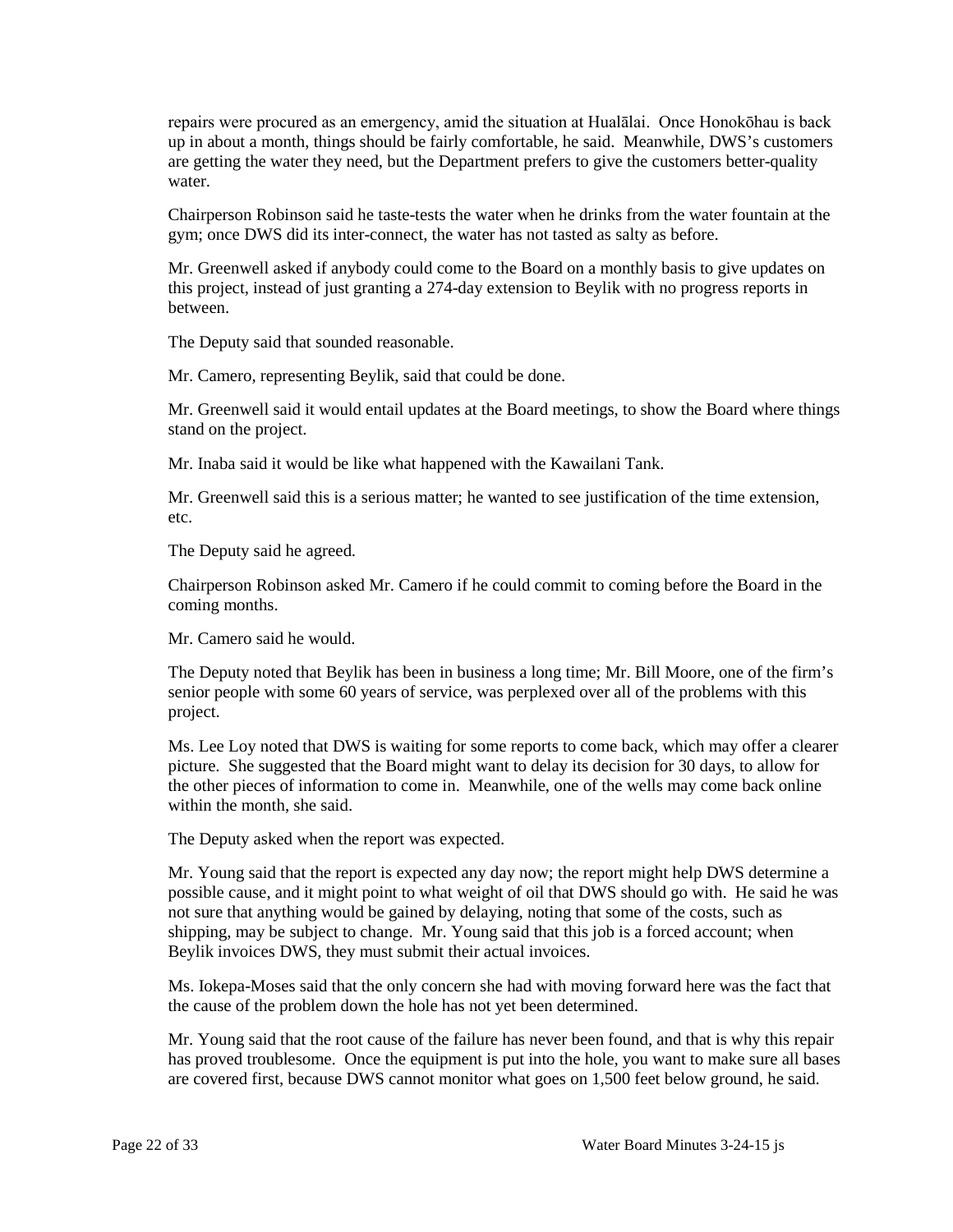Chairperson Robinson said okay, so DWS really just does not know the cause.

Mr. Young confirmed this.

Mr. Greenwell asked if DWS owns a portable power monitor.

Mr. Young confirmed that DWS does own a portable power monitor.

Mr. Greenwell asked this, assuming that DWS was using it.

Mr. Arikawa asked whether the report that DWS is waiting for might drop the cost of this project.

Mr. Young said he did not expect to see anything in the report that would drop the cost. It was possible, but very unlikely, he added.

 should be coming back online within a couple of months. Mr. Arikawa wondered if DWS could hold off on the Hualālai repairs, considering two wells

Ms. Iokepa-Moses asked if the Board could not just accept the Motion to extend.

Chairperson Robinson said yes, DWS should take some time.

Mr. Uyeda said that was why he asked his question about how many wells were out.

 wait a month. The cost estimate that is before the Board today is based on some timeframe issues. However, if things need to be adjusted and the Department needs to come back to the Board, the Department will bring back adjusted numbers for the Board's consideration as well. If it is determined that it would be more prudent to wait another month, that would not be a The Deputy said that it is up to the Board; if the Board deems that it should wait a month, it can problem, he said.

Mr. Uyeda asked what prompted DWS to make the new proposal to go with a high-temp kit. He asked if the post-mortem on the old motor showed that it burned out, etc.

 Mr. Young said that it showed that the thrust bearing failed; it looks like a lubrication issue. DWS just does not know the *cause* of the lack of lubrication; *that* is the problem. DWS knows that it is working successfully in Keōpū and Palani; the testing looked really good.

 Mr. Uyeda said that he is not trying to direct the contractor; he asked if the manufacturer of the motor is reporting that other people are experiencing motor failures.

Mr. Young said that he is not aware of any such reports.

 manufacturer's motor. He said he was just throwing out ideas. Mr. Uyeda asked if there were a different motor that DWS could go with, instead of this

 Mr. Young said there are other manufacturers. He noted that DWS had a lot of problems with equipment back when he started with DWS in the 1990s; he cited the example of the Haleki'i Well, that had to be pushed and pulled eight times. He said that DWS is looking at three or four times, in the Hualālai case.

Chairperson Robinson said that means maybe four more times to go.

Mr. Young said he did not want to go there.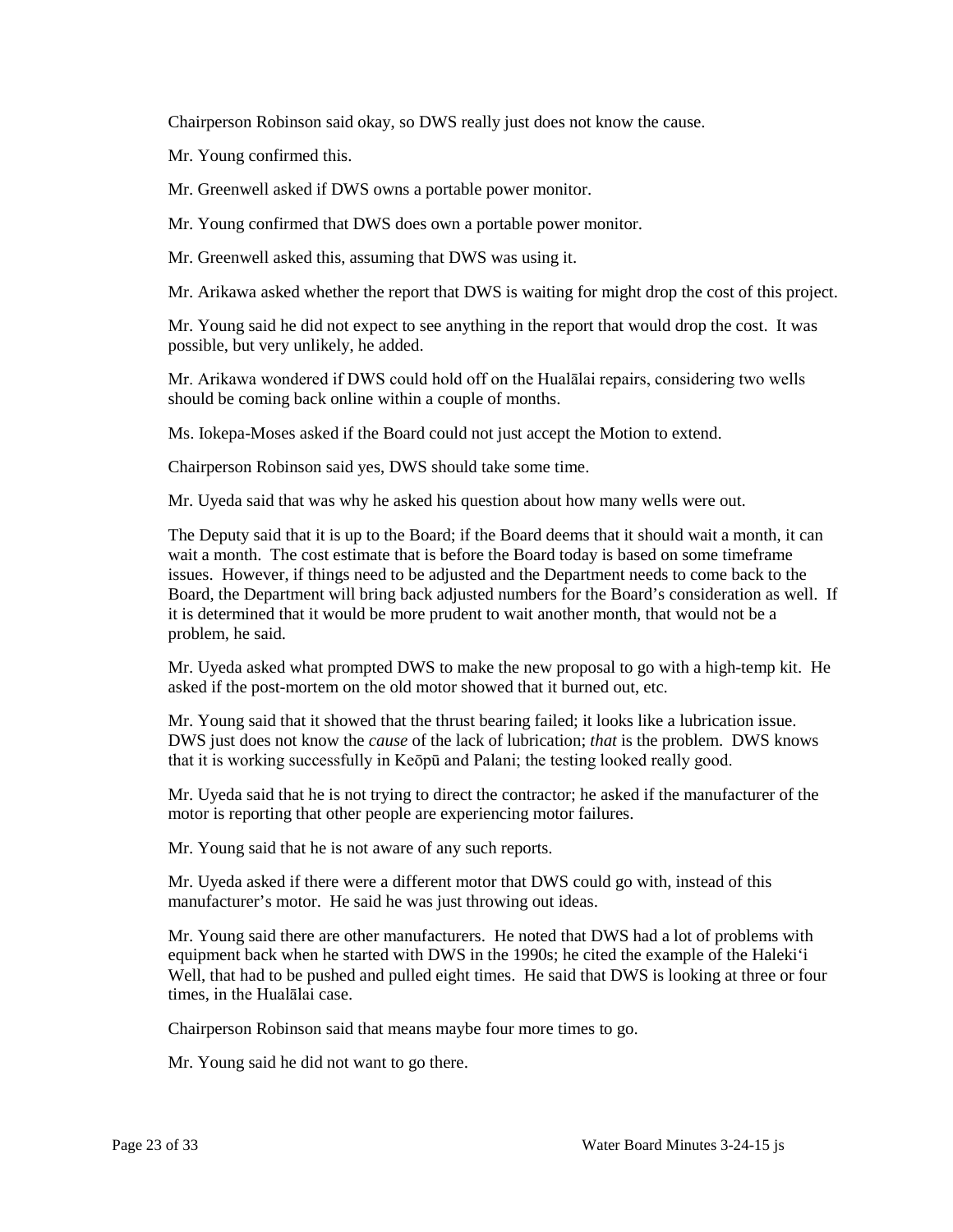Mr. Balog asked whether DWS had tried to get a second, outside opinion. He noted that at his workplace, they have consulted a third party on repairing and re-building issues, who wound up giving a completely different view of things.

 his visit to the Mainland (to test the Palani equipment) with an independent engineer. That the Hualālai project, he felt that DWS should go ahead and fix the motor the way DWS was Mr. Young said that aside from talking with the manufacturer and the contractor, he spoke during engineer said that even though DWS does not have any evidence that over-temp is a problem in planning to. The views on this were pretty consistent among everybody involved, he added.

Mr. Balog said his company went for a third opinion on a generator problem, and that third party came up with a detailed report on rebuilding a new generator, etc.

 2014, was the catalyst which led to the succession of change orders – without DWS going back through a procurement process. This seems like a really large amount, she said; she wondered if Ms. Lee Loy asked if the emergency repair, listed on the timeline as taking place in September DWS could try to get a better deal from someone else. She said she was concerned that this is a huge amount, as kind of an open check.

 The Deputy clarified that the only emergency decision that was made was on Change Order #3, and the intent was to be able to fly the equipment back. However, the current situation stems from after the thrust bearing failure took place and a number of other uncertainties arose. The intent was never to bypass the procurement process, he said.

 Ms. Lee Loy said she completely supports getting the project done, but had concerns about this amount. She advocated a 30-day delay, to wait to see what other information comes in. The Board will have a bit of breathing room, and will make a better decision because it will not feel pressured, she said. She suggested that if DWS puts the job back out to bid, the Department might be able to get a better deal.

 Chairperson Robinson said that there is a Motion and a Second to approve the Recommendation. The Board also discussed whether to defer the decision for another 30-day period, he said. He said that at this time, the Board will take a vote on the Motion to approve, or will vote to defer.

MOTION: Ms. Lee Loy moved to defer until next month's Board meeting, to allow the Board time to see the report. She also asked Beylik to provide a status update on the project.

Chairperson Robinson asked for a second on the Motion to defer until next month's Board meeting.

Mr. Takamine seconded.

ACTION: Motion to defer carried unanimously by voice vote.

### B. **EXTENSION OF THE DUE DILIGENCE PERIOD WITHIN THE WELL DEVELOPMENT AGREEMENT (KEAUHOU RESORT DEVELOPMENT AREA) WITH TRUSTEES OF BERNICE PAUAHI BISHOP (KS), KAMEHAMEHA INVESTMENT CORPORATION (KIC), AND THE WATER BOARD:**

 Corporation ("KIC") entered into an agreement with the Water Board to develop one of KIC's The Trustees of the Estate of Bernice Pauahi Bishop ("KS") and Kamehameha Investment wells that have been previously drilled and tested, and has similar properties to our other high level aquifers.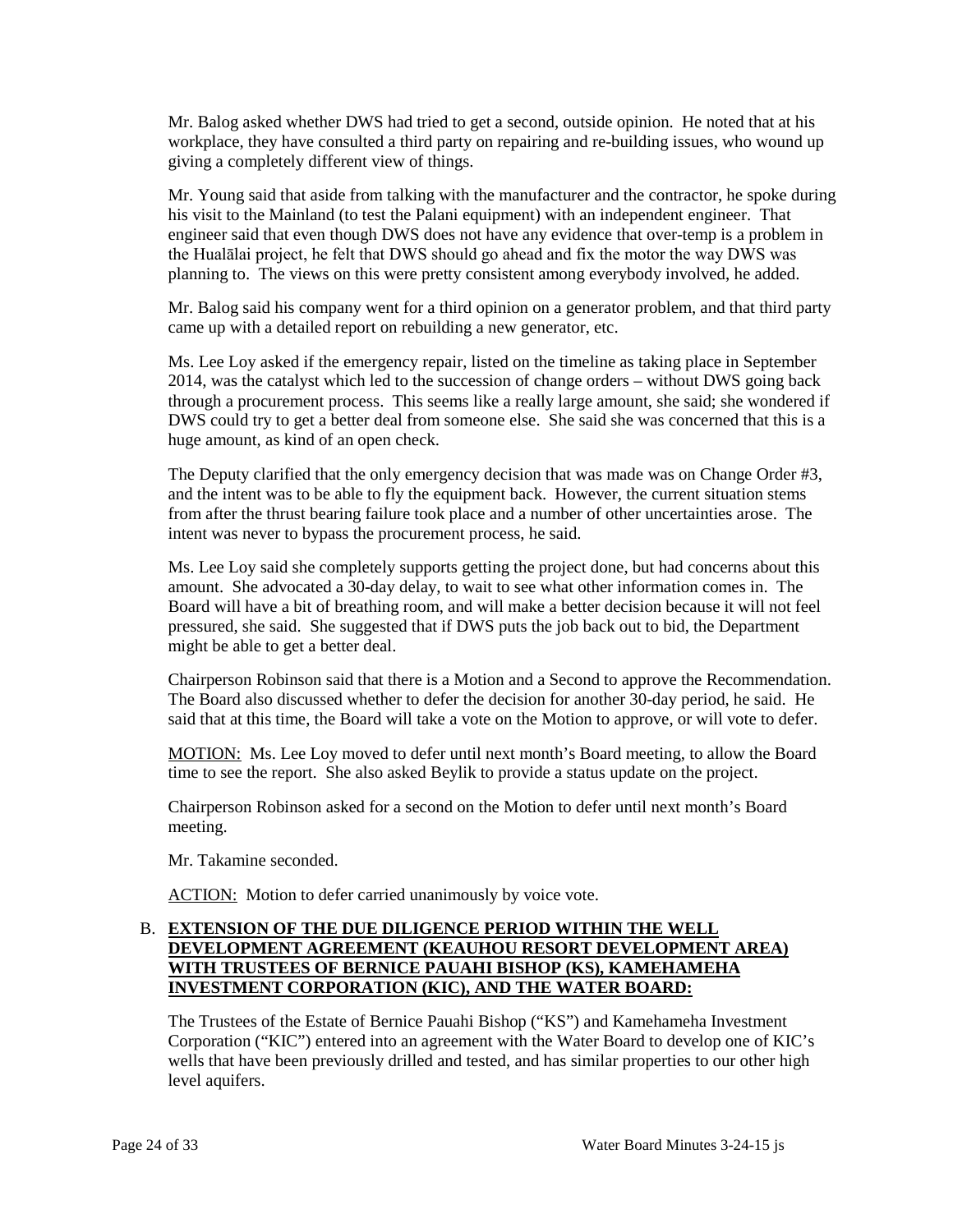within a two-year period to assess the condition of an existing well and to procure a consultant. coordinate with Kamehameha Schools and to determine the location and size of the site(s) and alignment of the waterline for the design of the well and supporting facilities to be constructed on In this agreement, the Department of Water Supply (DWS) was to perform its due diligence DWS is proposing a time extension of the due diligence period until October 31, 2015, to KS properties.

 The Manager-Chief Engineer recommended that the Water Board approve the request for Corporation (KIC) and the Water Board to October 31, 2015, to determine the final scope of extension of the due diligence period within the Well Development Agreement (Keauhou Resort Development Area) with trustees of Bernice Pauahi Bishop (KS), Kamehameha Investment work.

MOTION: Ms. Lee Loy moved to approve; seconded by Mr. Greenwell.

 The Deputy said that DWS is just asking here for more time to continue its due diligence, including some preliminary engineering and discussions with the land owner, Kamehameha Schools (KS), regarding the alignment and placement of the tank, transmission lines, etc. DWS has a preliminary layout sketched out by the design consultant; it is now a matter of sitting down with KS regarding the alignment or placement of certain infrastructure that KS would like to see.

Mr. Greenwell asked where the well was located.

The Deputy said that it was in the Keauhou area, mauka of and south of the Kahalu'u Shaft.

Mr. Greenwell asked if this was basal water.

The Deputy said no, this is high-level water.

Mr. Inaba said that the well is up mauka of the highway.

 The Deputy said that the well is drilled and cased, and DWS is looking to take it over and to outfit it.

ACTION: Motion carried unanimously by voice vote.

# 10) MISCELLANEOUS:

# A. **DEDICATION OF WATER SYSTEMS:**

 The Department has received the following documents for action by the Water Board. The water systems have been constructed in accordance with the Department's standards and are in acceptable condition for dedication.

*(Item 1. was deferred from the February 24, 2015, Board meeting.)* 

#### **1. GRANT OF EASEMENT AND BILL OF SALE**

 Final Inspection Date: *TBA*  Grantors/Sellers: Edward J. Rapoza and Rhondall K. Rapoza, Robert D. Triantos and Richard S. Fallon and Nancy T. McKinley Tax Map Key: (3) 7-6-011: 03 (portion), 009 (portion) and 019 (portion) Facilities Charge: \$79,380.00 Date Paid: 02/04/2015 Water System Cost: \$ *TBA* 

# **2. GRANT OF EASEMENT**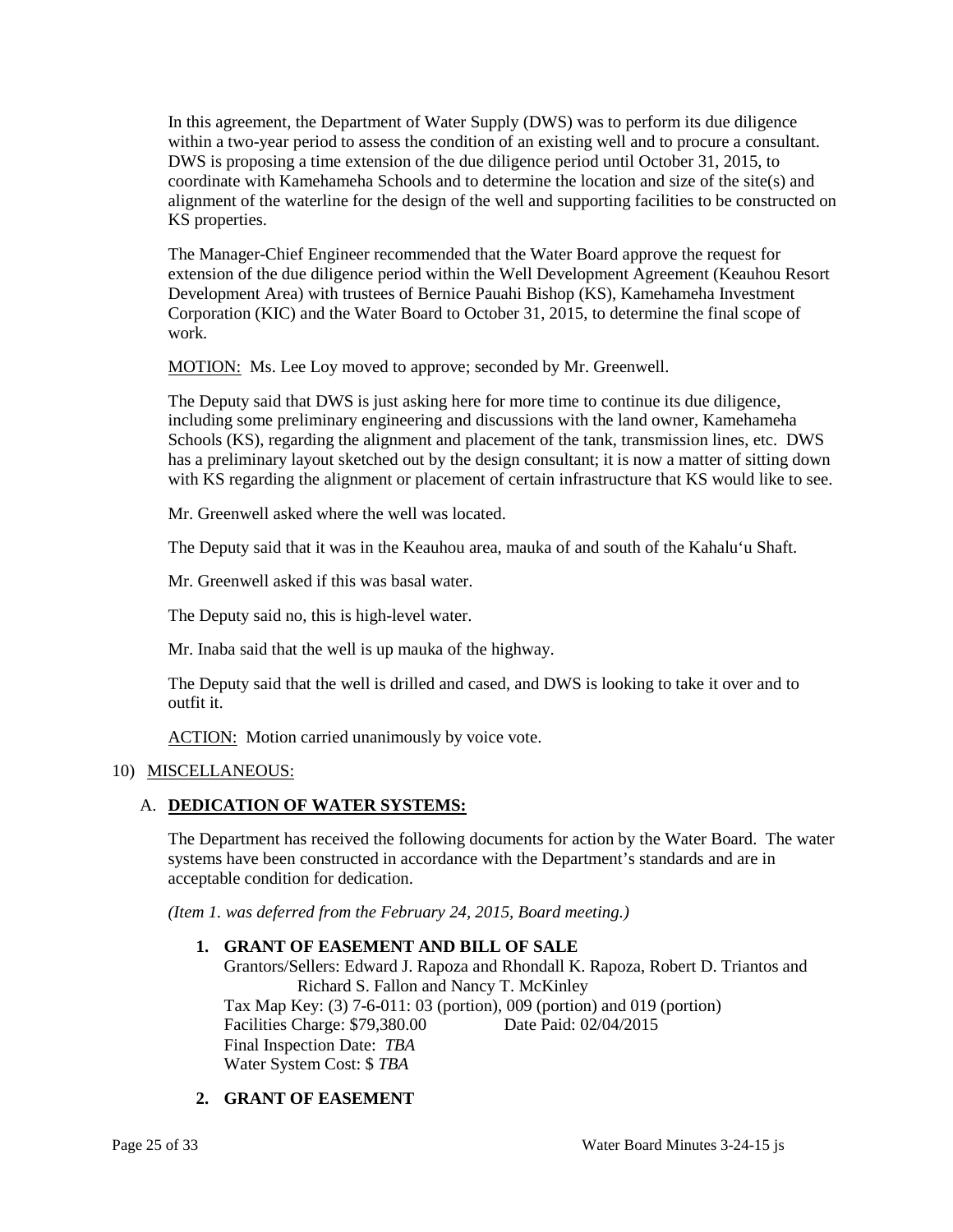(For Water Meter Purposes) Grantors: Kohanaiki Shores LLC Tax Map Key: (3) 7-3-068: 001 portion

 to the approval of the Corporation Counsel and that either the Chairperson the Vice-Chairperson The Manager-Chief Engineer recommended that the Water Board accept these documents subject be authorized to sign the documents.

 asked DWS's Land Section to contact the people who submitted the documents, and DWS had Mr. Inaba asked that Item 1 be deferred again to next month's Board meeting. He said he had contacted the contractor, but the contractor had not yet gotten back to the inspector.

 Ms. Garson suggested just withdrawing Item 1, rather than have it keep showing up on the Agenda.

Mr. Inaba said that the Item can be removed now, and put back on the Agenda as soon as everything is done.

Ms. Garson confirmed that the Department will withdraw Item 1 from the Agenda.

ACTION: Mr. Uyeda moved to approve Item 2; seconded by Mr. Arikawa, and carried unanimously by voice vote.

### B. **DEPARTMENT OF WATER SUPPLY PROPOSED OPERATING BUDGET FOR FISCAL YEAR (FY) 2016 AND 5-YEAR CAPITAL IMPROVEMENT PROJECTS (CIP) BUDGET FOR FY2016-2020:**

 FY2016–2020, have been distributed for the Board's review and advertised for the public's review. A public hearing was held prior to this meeting to accept public testimony. The Board may change either Budget, or adopt them as presented over two readings. The Department's FY2016 Operating Budget, totaling \$53,174,000, and 5-Year CIP Budget for

The Manager-Chief Engineer recommended that the Water Board approve the Department's FY 2016 Operating budget and 5-year C.I.P. budgets for Fiscal Years 2016-2020 on this first of two readings.

MOTION: Ms. Lee Loy moved to approve; seconded by Mr. Arikawa.

 proceed with the proposed Budgets and to continue the process. The Deputy said that aside from the one testimony received this morning, DWS is ready to

ACTION: Motion carried unanimously by voice vote.

# C. **POWER COST CHARGE:**

Departmental power costs have declined as a result of a decline in HELCO billings for electricity for the Department's wells and pumps. The Department proposes reducing the Power Cost Charge from \$2.35 to \$2.32 per thousand gallons to reflect this decline. In order to accept public testimony on this change, a Public Hearing should be scheduled before the new Power Cost Charge is reduced.

The Manager-Chief Engineer recommended that the Board approve holding a Public Hearing on April 28, 2015, at 9:45 a.m., to receive testimony on reducing the Power Cost Charge from \$2.35 to **\$2.32**, effective May 1, 2015.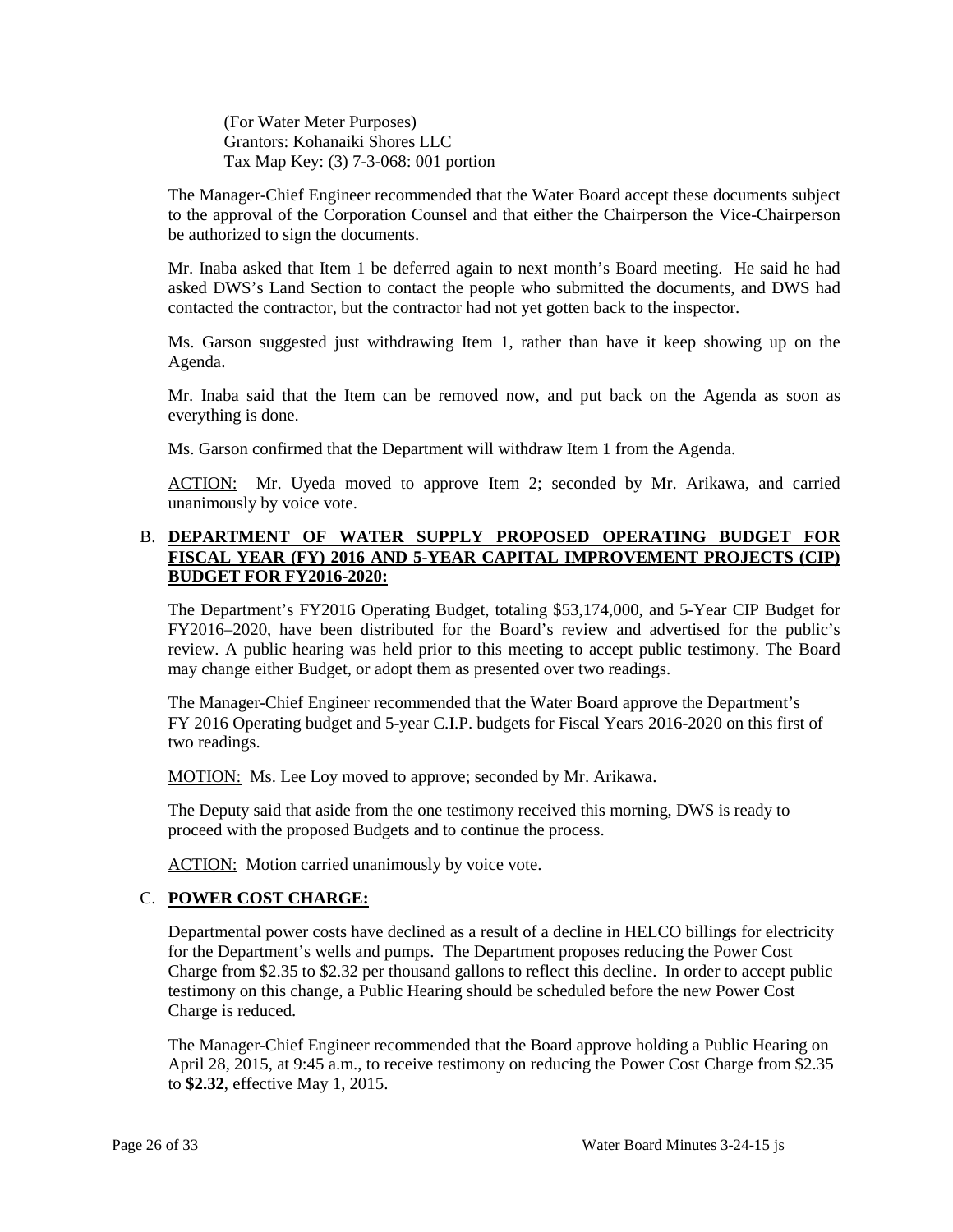MOTION: Mr. Greenwell moved to approve; seconded by Ms. Lee Loy.

 Mr. Greenwell asked if it was worth it to hold a Public Hearing over a matter of three cents; he wondered if three cents was going to make a difference. He wondered if DWS was so far ahead of the game that the Department needs to have a Public Hearing to decrease the Power Cost Charge by three cents; it is a miniscule amount.

 been monitoring the power cost continually, and it is at a point where DWS is seeing a continual The Deputy said that if the Department is going to change the Power Cost Charge, DWS is required by statute to hold a Public Hearing, whether or not three cents is worth it. DWS has trend downwards. Mr. Sumada did the analysis, he said. It has been a while since there has been an adjustment in the Power Cost Charge.

 Ms. Iokepa-Moses said she disagrees slightly with Mr. Greenwell's view; she agreed that it is though a decrease of only three cents is involved, the Board should hold the Public Hearing; mandatory to hold a Public Hearing with any change in the Power Cost Charge. Therefore, even DWS should not keep the Power Cost Charge at \$2.35. The Board should decrease it by three cents, she said.

ACTION: Motion carried unanimously by voice vote.

### **KOHALA, HĀMĀKUA, AND LAUPĀHOEHOE SITES (BRANTLEY CENTER, INC.):**  D. **RENEWAL OF CONTRACT FOR MAINTENANCE AGREEMENT – SOUTH**

Brantley Center, Inc., presently has a Maintenance Agreement for site maintenance for the Department's South Kohala, Hāmākua, and Laupāhoehoe tank and pump sites. They are requesting to renew the Agreement from July 1, 2015, to June 30, 2016. The rates would be as follows:

| Total:                                                     | <u>\$96,899.88</u> |
|------------------------------------------------------------|--------------------|
| Laupāhoehoe -- $$738.48/month x 12 months =$               | 8.861.76           |
| Hāmākua -- \$2,944.16/month x 12 months = $35,329.92$      |                    |
| South Kohala -- $$4,392.35/month x 12 months = $52,708.20$ |                    |

The Department has the right to award the contract to Brantley Center, Inc., without advertising or calling for bids, according to Hawai'i Revised Statutes Section 103D-1010. Brantley Center, Inc., has submitted the necessary documents to meet the requirements as a qualified rehabilitation facility.

This is a 10% increase from their last increase for FY2013-2014.

Brantley Center's performance has been satisfactory, and the costs are reasonable. A total of 41 sites are covered by this agreement.

 AND LAUPĀHOEHOE SITES (BRANTLEY CENTER, INC.) to Brantley Center, Inc., for a The Manager-Chief Engineer recommended that the Board award the contract for the RENEWAL OF CONTRACT FOR MAINTENANCE AGREEMENT – SOUTH KOHALA, HĀMĀKUA, period from July 1, 2015, to June 30, 2016 at a total cost of \$96,899.88, and that either the Chairperson or the Vice-Chairperson be authorized to sign the documents, subject to approval by Corporation Counsel.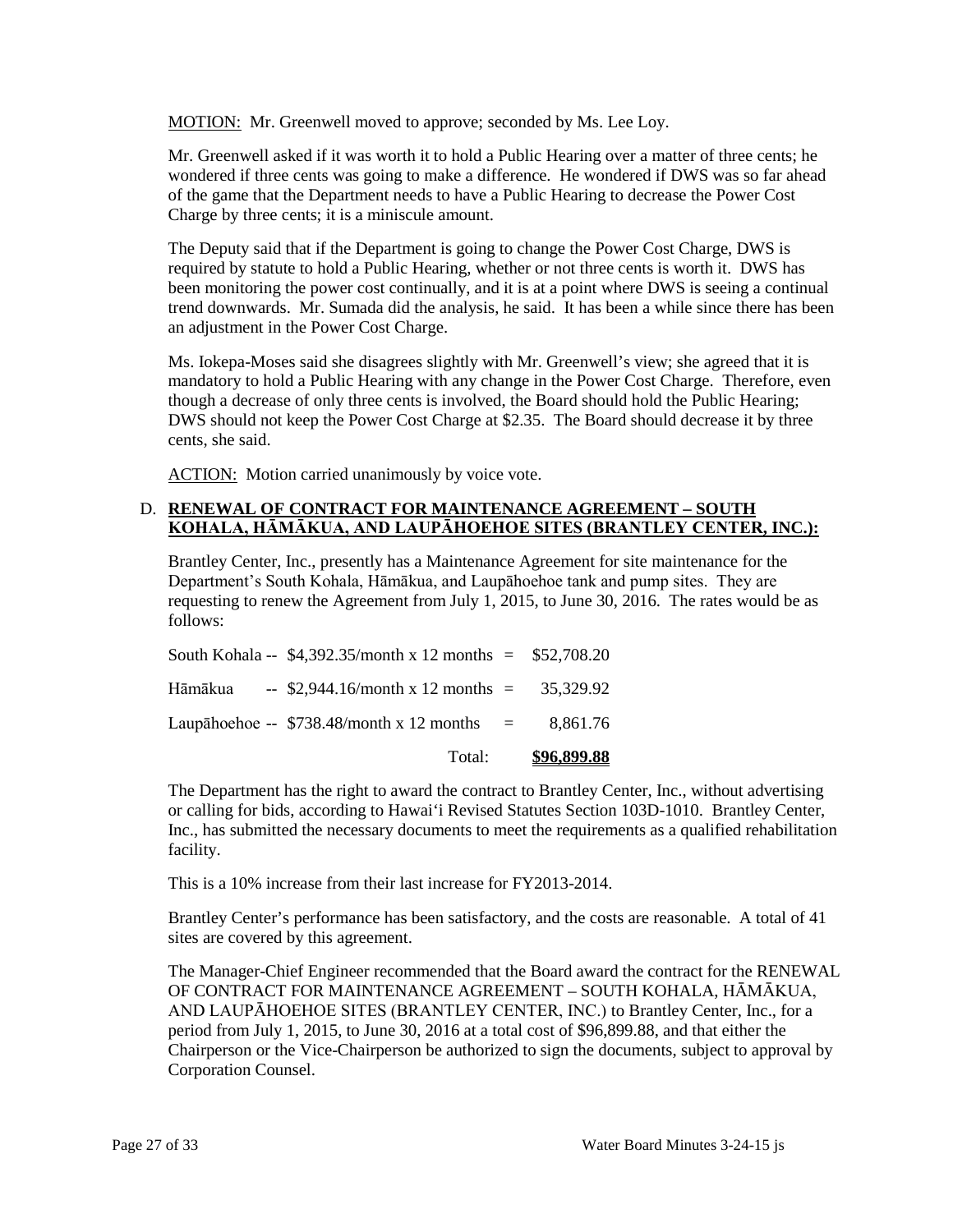ACTION: Mr. Uyeda moved to approve; seconded by Mr. Arikawa and carried unanimously by voice vote.

#### E. **UPDATE RE: NATIONAL PARKS SERVICE'S PETITION TO DESIGNATE KEAUHOU AQUIFER AS A GROUND WATER MANAGEMENT AREA:**

The Deputy reported that a meeting was held on March 3, 2015, which included the Mayor, the County's Managing Director, the Planning Director, representatives from the National Park Service (NPS) from Colorado, along with the Managing Director, Ms. Aton, Ms. Garson and the Deputy. The meeting was positive and productive, he said. DWS is optimistic that this process can continue, and hopefully, some concerns can be resolved without reaching designation status, the Deputy said.

Ms. Iokepa-Moses asked if the meeting were open to the public.

 Mr. Roy Hardy. The Deputy said no, it was a collaborative effort among the County, NPS and the Commission on Water Resource Management (CWRM), represented by CWRM Acting Deputy Director,

Ms. Iokepa-Moses asked if the meeting were recorded.

The Deputy said it was not recorded for Minutes or anything official of that nature.

Ms. Iokepa-Moses asked Ms. Garson if that were proper.

Ms. Garson said yes, it was okay because it was a good-faith discussion; it was not a formal mediation because there was no third-party mediator.

Ms. Lee Loy asked about DWS's Water Use and Development Plan (WUDP) update. She asked the Deputy to frame it up for the Board.

 regarding designation in May. DWS has done all of the tasks that CWRM requested, and has met all of the deadlines for submittal, and DWS's consultants are at work on the scope, the Deputy The Deputy noted that CWRM at its December 10, 2014, meeting issued a preliminary order with an itemized list of tasks for DWS and NPS to perform. One of those tasks was for DWS to submit a WUDP project scope, he said. DWS has had some interaction with CWRM staff regarding the scope, and DWS revised the scope accordingly. DWS attended the February CWRM meeting, and amended the scope again to reflect the Commissioners' concerns and desires; this was what the Commissioners thought was necessary in order to make a decision said.

Ms. Lee Loy observed that DWS is meeting its milestones as it moves along.

The Deputy confirmed this.

Ms. Lee Loy said she noticed that DWS had actually phased in its WUDP plans; DWS is doing it in two parts.

 brought forward at the December 10, 2014, CWRM meeting. As a result, DWS decided that it would be prudent to have the consultant follow closely what they were originally scoped out to do, as Phase 1, and the additional concerns raised by CWRM would be attacked in Phase 2. The The Deputy said yes, DWS had originally scoped the plan out with the consultants, envisioning what DWS anticipated would be needed from CWRM. However, additional concerns were Deputy said that DWS will need to come back before the Board, once DWS pins down that scope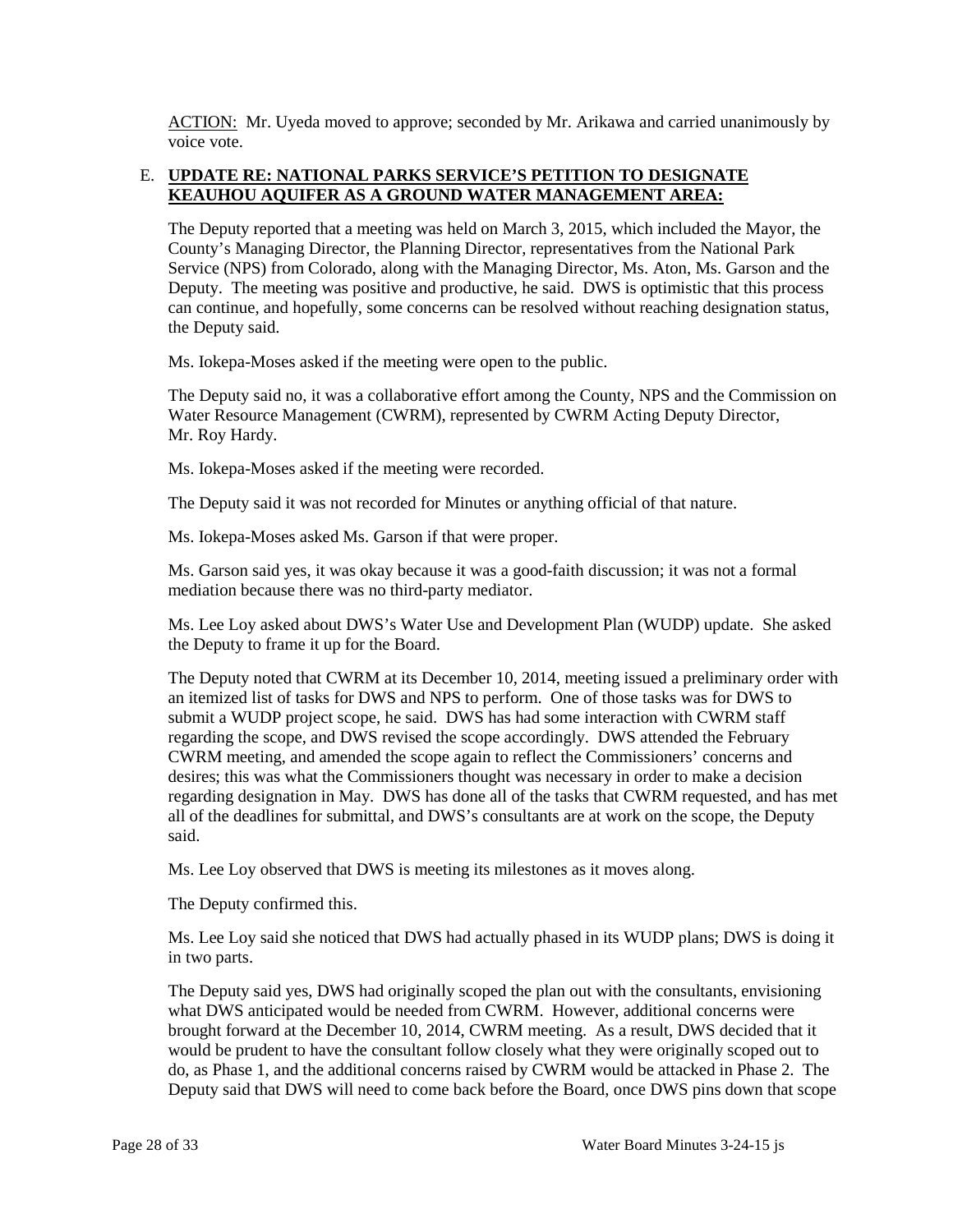and the associated fee. DWS will come to ask the Board's blessing on the fee amount, but that point has not yet been reached, he said.

 Ms. Lee Loy asked if that Phase 2 work would coincide with the May 30 deadline that CWRM set for the WUDP update.

The Deputy said no.

Ms. Lee Loy said, in that case, somebody else can pay for the Phase 2 work.

 Chairperson Robinson said if there was no further discussion, there was no need to hold an Executive Session.

### F. **EXECUTIVE SESSION RE: NATIONAL PARKS SERVICE'S PETITION TO DESIGNATE KEAUHOU AQUIFER AS A GROUND WATER MANAGEMENT AREA:**

 Commission on Water Resource Management regarding the National Park Service's petition to designate Keauhou Aquifer as a Ground Water Management Area, and for the purpose of consulting with the Water Board's attorney on questions and issues pertaining to the Water The Water Board had anticipated convening an executive meeting, closed to the public, pursuant to Hawai'i Revised Statutes, Sections 92-4, 92-5(a)(2), to discuss mediation as directed by the Board's powers, duties, privileges, immunities and liabilities.

*(The Board waived the Executive Session.)* 

### G. **DISCUSSION OF AMENDING RULES AND REGULATIONS REGARDING PLACING RESPONSIBILITY WITH PROPERTY OWNERS FOR TENANTS' DELINQUENT BILLS:**

 framework for amending the Rules and Regulations. However, there is a part of the Rules Ms. Lee Loy reported that she and the Sub-Committee had met, and had come up with a good regarding Contested Cases that needs work regarding definitions.

Chairperson Robinson said this Item would be deferred to the April Board meeting.

### H. **AD HOC COMMITTEE PURSUANT TO HRS SECTION 92-2.5(B) TO PRESENT, DISCUSS AND/OR NEGOTIATE FOR LEGISLATION REGARDING THE PLACEMENT OF SUCH LIENS ON REAL PROPERTY FOR NON-PAYMENT OF WATER BILLS:**

 Ms. Lee Loy reported that this measure had died, because it failed to get a hearing at the Legislature.

Chairperson Robinson said that this Item would be removed from the Agenda, and instead the Sub-Committee would focus on amending the Rules and Regulations.

#### I. **MONTHLY PROGRESS REPORT**:

 provide monthly updates, he said. There is no cost to DWS on this item; there are no Mr. Inaba said that he had added three items to the CIP list. One involves the Lālāmilo Windfarm, which he added so that the Department can provide updates to the Board; DWS will expenditures, he said.

Mr. Inaba said that the two other new items involved:

• Emergency back-up power to critical sites;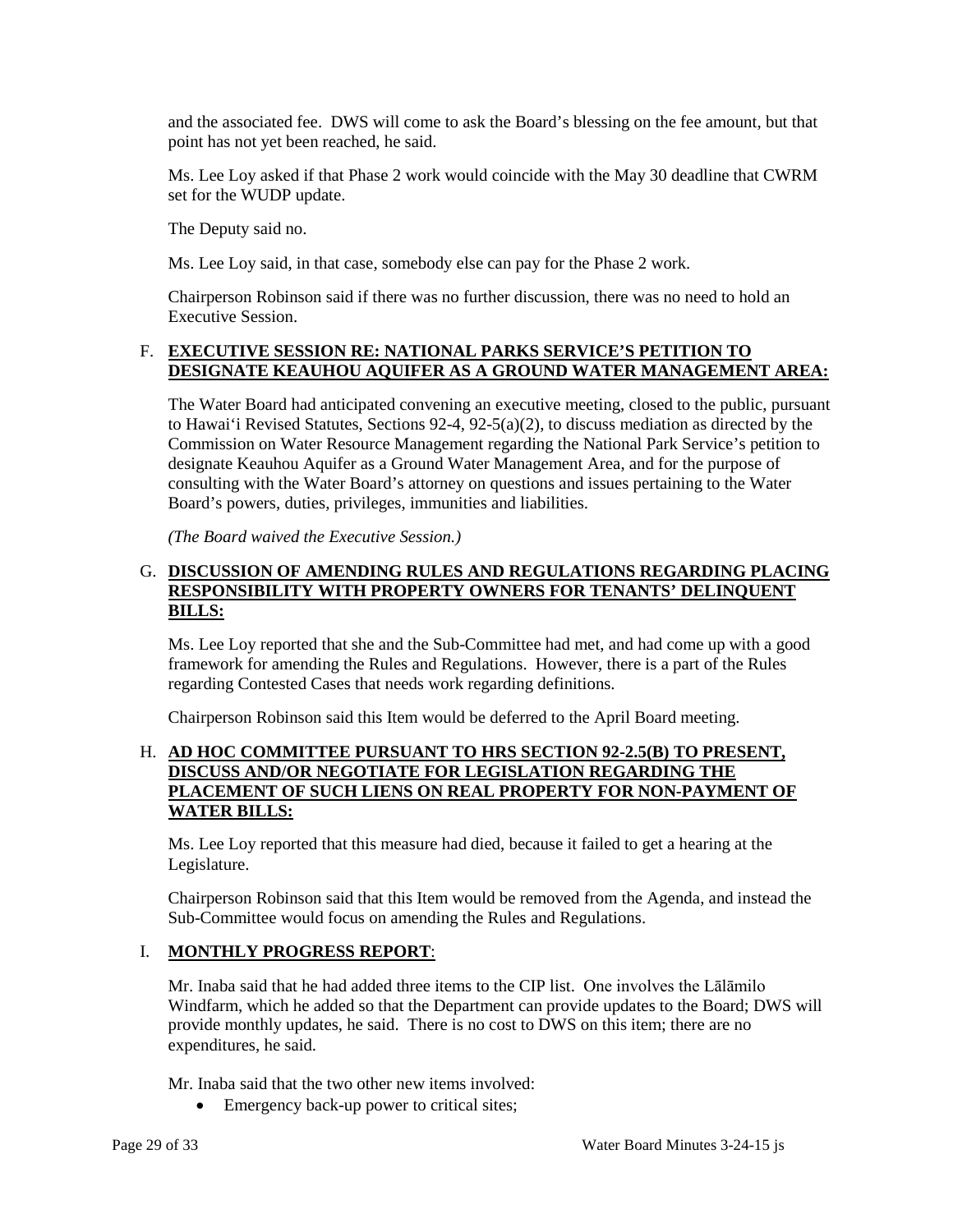• Arc flash studies.

These items were added so that the Board is kept up to speed on these projects.

Chairperson Robinson asked what an arc flash study is.

 what hazards are present. There is a lot of information out there about the risks and hazards with regards to high-powered equipment, especially at DWS's deepwells. The arc flash studies will provide DWS with information about safety procedures and equipment that DWS may have to Mr. Inaba said the arc flash study is aimed at evaluating DWS's existing sites, to show DWS implement in the future, he said.

Chairperson Robinson said that this keeps people from getting electrocuted.

 Mr. Inaba noted that there was such an incident; and DWS has been educating staff, especially electricians, with small classes featuring safety videos, etc.

Mr. Greenwell asked about the status of the Waikoloa Reservoir repair project.

 DWS may be getting more money from FEMA than anticipated, Mr. Inaba said. The hope is that Mr. Inaba said that DWS had received plans and specifications (specs) from the consultant, which will be submitted to DLNR; these are presumably the final plans and specs, to which DLNR will hopefully give its blessing. FEMA will use those plans and specs to review the scope of work; this job will be put out to bid soon, he added.

 Mr. Greenwell asked if these plans were for the entire project, or just for the portion that involved moving the fence back in the forest.

Mr. Inaba said it included everything.

The Deputy explained that Mr. Inaba may have sounded uncertain regarding the time frame, because the State Dam Safety authorities are hiring their own professional consultant to review DWS's professional consultant's design. Therefore, it will need to go through *that* review process.

Chairperson Robinson noted that because of the dam break on Kaua'i, the State Dam Safety people went from zero activity, to 150 percent activity.

Mr. Greenwell asked if DWS was being required to send people to the dam safety class next month on Oahu.

Mr. Inaba said that the course is offered on the Big Island, and the State notifies DWS about the next class here, knowing that DWS has registered dams with the State.

The Deputy said that there is a maintenance requirement, which DWS is obliged to pay for.

 Chairperson Robinson asked about the status of the Queen Ka'ahumanu Highway Widening agreement. He understood that everybody signed off, with the exception of one minor group, which he said was named AHCP or something. That group changed a few items in the agreement after everybody else signed off, which means that the process needs to start all over again.

Mr. Inaba noted that the Chairperson was referring to the Memorandum of Understanding (MOU).

# J. **REVIEW OF MONTHLY FINANCIAL STATEMENTS:**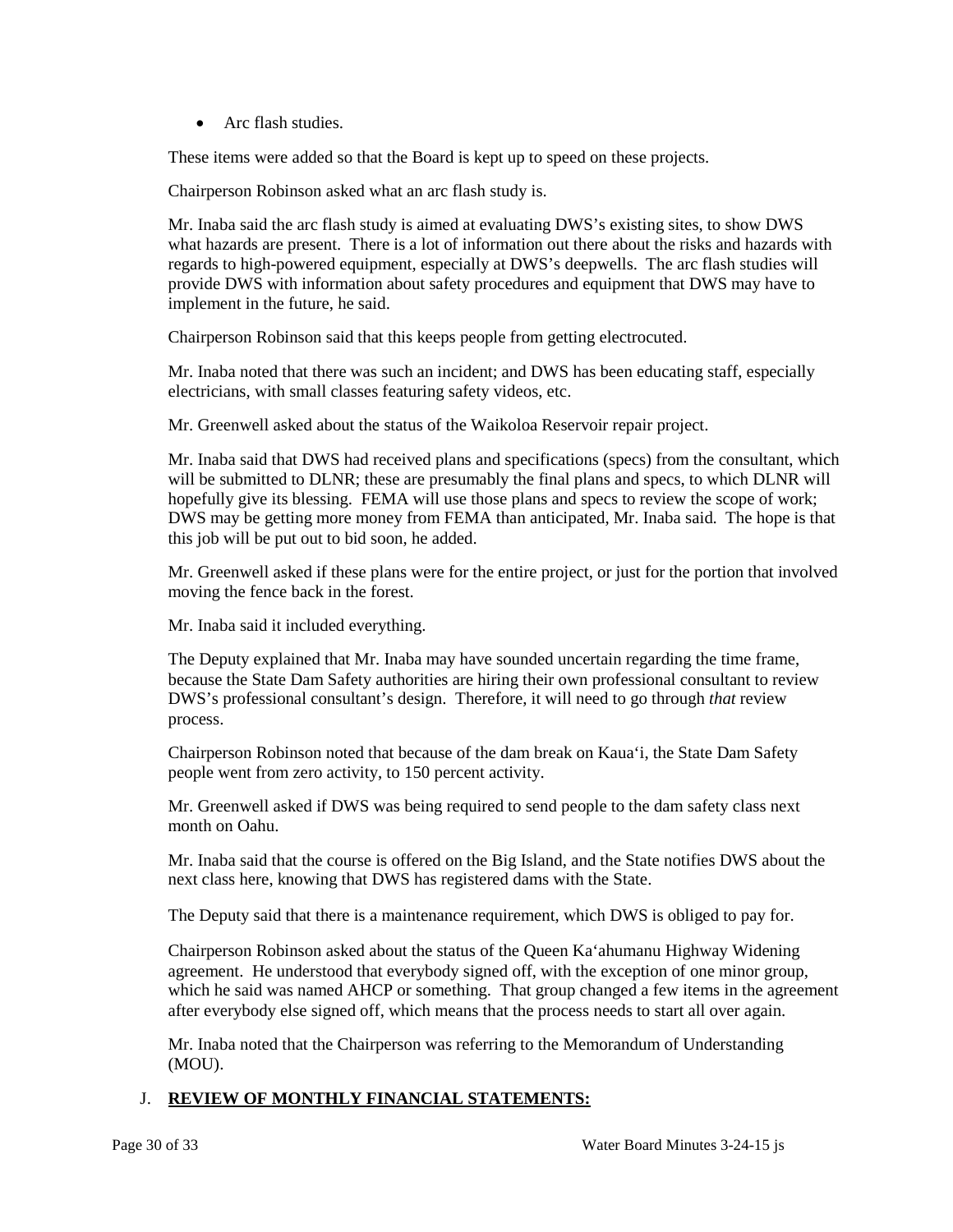Chairperson Robinson asked about the item on the front page of the Financial Statements, which said that the Accrued Workers Compensation had increased \$78,000.00, or 34 percent versus the prior year "due to change in claim reserve determined by COH Safety Office." He asked whether the Safety Office sends DWS an estimate of what the amount will be.

Mr. Sumada said that once a year, on June 30, he receives a report from the Safety Office that lists up all of the claims that relate to DWS. This Reserve number appears on the bottom of that report; that is the number to which Mr. Sumada adjusts the Balance Sheet number. That is the reason for any change that occurs in that number.

Chairperson Robinson asked whether DWS pays the Safety Office, and whether they, in turn, hold the money for payment of claims.

 Mr. Sumada said no, that number just basically stays there from one year to the next, until the next report comes out. The claims are reviewed by the Safety Office, and then sent to DWS once they are approved. DWS pays the claims as they come in, on an ongoing basis, throughout the year, he said. He confirmed that DWS is reserving those funds.

#### K. **MANAGER-CHIEF ENGINEER'S EVALUATION FOR CALENDAR YEAR 2014:**

*(This Item was continued from the February 24, 2015, Board meeting.)* 

Chairperson Robinson said that in light of the Manager-Chief Engineer's retirement, there was no need to go ahead and complete the evaluation. He recommended to the Board that this Item be removed from the Agenda.

Ms. Garson said that the Item will just be removed, (i.e., there is no need for a vote).

#### L. **EXECUTIVE SESSION:**

The Board had anticipated convening an executive meeting to consider the evaluations of the Manager-Chief Engineer, as authorized by Hawai'i Revised Statutes, Sections 92-4, and 92 5(a)(2), 92-5(a)(4) and Hawai`i County Charter Section 13-20(b), where consideration of matters affecting privacy will be involved, and for the purpose of consulting with the Water Board's attorney on questions and issues pertaining to the Water Board's powers, duties, privileges, immunities, and liabilities.

*(The Board waived the Executive Session.)* 

### N. **EXECUTIVE SESSION RE: PROCESS AND CRITERIA FOR SELECTION OF NEW MANAGER-CHIEF ENGINEER OF THE DEPARTMENT OF WATER SUPPLY:**

 to Hawai'i Revised Statutes, Sections 92-4 and 92-5(a)(4) for the purpose of consulting with the privileges, immunities and liabilities. A two-thirds vote, pursuant to HRS Section 92-4, is The Water Board had anticipated convening an executive meeting, closed to the public, pursuant Water Board's attorney on questions and issues pertaining to the Water Board's powers, duties, necessary to hold an executive meeting.

ACTION: Ms. Lee Loy moved to go into Executive Session, seconded by Ms. Iokepa-Moses, and carried unanimously by voice vote.

 *(Executive Session began at 1:00 p.m., and ended at 1:18 pm.)*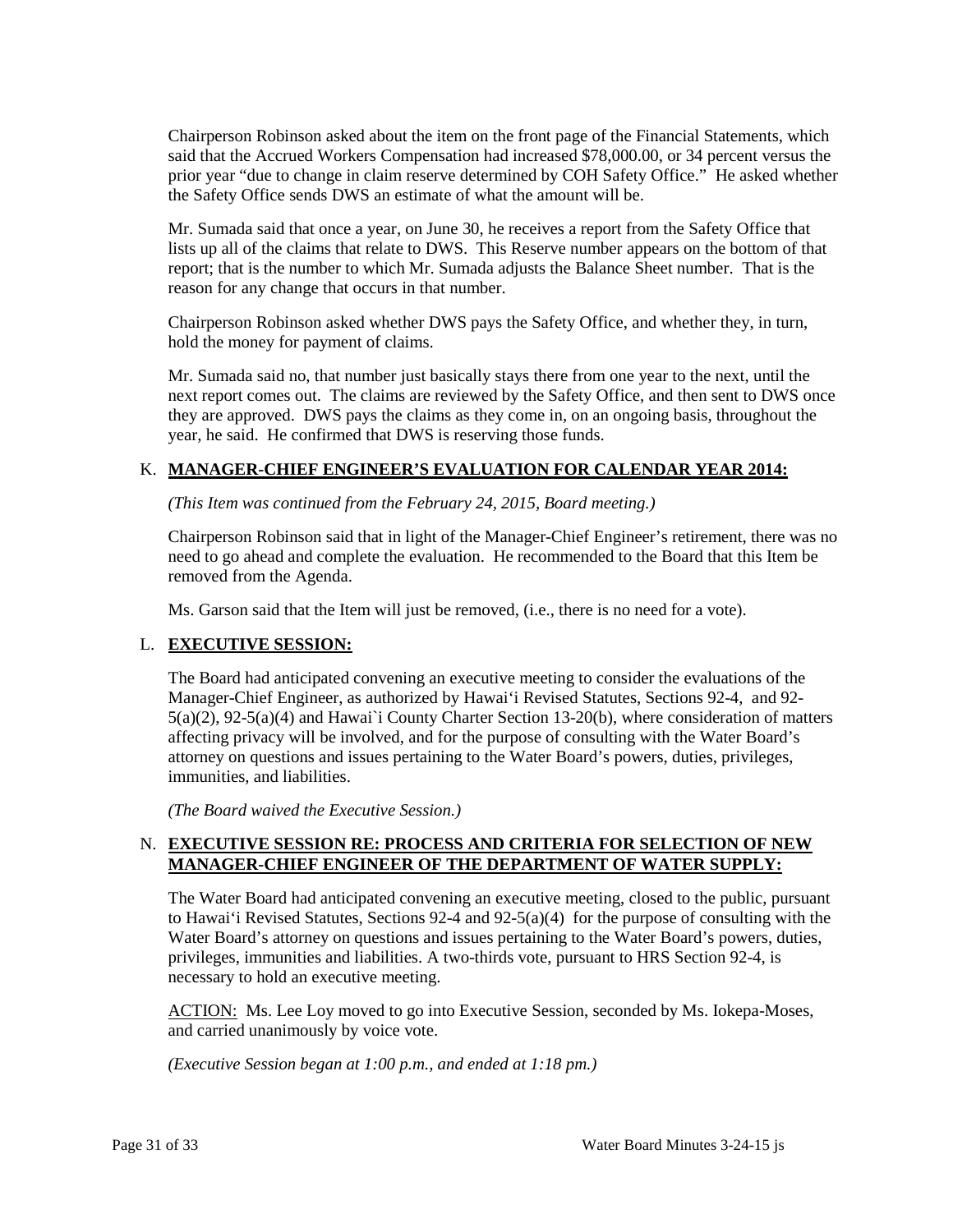# M. **DISCUSSION OF PROCESS AND CRITERIA FOR SELECTION OF NEW MANAGER-CHIEF ENGINEER OF THE DEPARTMENT OF WATER SUPPLY:**

 Back in regular session, Ms. Lee Loy said that she liked the idea of opening up the selection process, for the sake of transparency and to offer the opportunity to various candidates. She also wanted to have the recruitment go beyond the typical County channels, to professional channels such as HWWA or AWWA.

Ms. Garson said she assumed that HWWA would have something, and maybe AWWA might, too. She did not know if there was a cost associated with putting out a recruitment notice through them. She said that she would try them, as well as County Human Resources's recruitment announcements online.

MOTION: Ms. Lee Loy moved to authorize the Chairperson to work with Corporation Counsel to refine the scheduling dates, publication dates and the selection process framework; seconded by Mr. Greenwell.

Department of Human Resources, using the same advertising format as the previous recruitment. Ms. Garson confirmed that the Board wanted to go the open recruitment route, through the She confirmed that the Board was giving the Chairperson the authority; she asked what to put into the advertisement regarding the salary.

Chairperson Robinson said that he would work with Ms. Garson on that; they would come up with a schedule, etc.

 Ms. Garson said that she and the Chairperson would also establish either a set minimum salary, or a salary range.

 Chairperson Robinson said that the advertisement should go out by the end of March at the latest. The application period would run through April, and the interviews would be in May, depending on how many people come to the Board meeting in Kona. If necessary, there will be a second round of interviews after that, he said. Hopefully, the person will be ready to take on the responsibility on July 1, after Mr. Antonio retires on June 30.

ACTION: Motion carried unanimously by voice vote.

# N. **EXECUTIVE SESSION RE: PROCESS AND CRITERIA FOR SELECTION OF NEW MANAGER-CHIEF ENGINEER OF THE DEPARTMENT OF WATER SUPPLY:**

*(This Item was handled earlier.)* 

#### O. **MANAGER-CHIEF ENGINEER'S REPORT:**

The Manager-Chief Engineer provided an update on the following:

- 1) Lava Update No report.
- input on the Frequently Asked Questions (FAQs) that she had distributed at the previous that it is on the website, so that he can refer people there. 2) Public Information and Education Specialist Update – Ms. Aton asked the Board for its meeting; she asked if there were any further comments before she posts the FAQs on the DWS website. Chairperson Robinson said that he got so many positive responses from people, and he had made numerous copies for people. He said it would be good to know

*(Ms. Iokepa-Moses left the meeting at 1:22 p.m.)* 

# P. **CHAIRPERSON'S REPORT:**